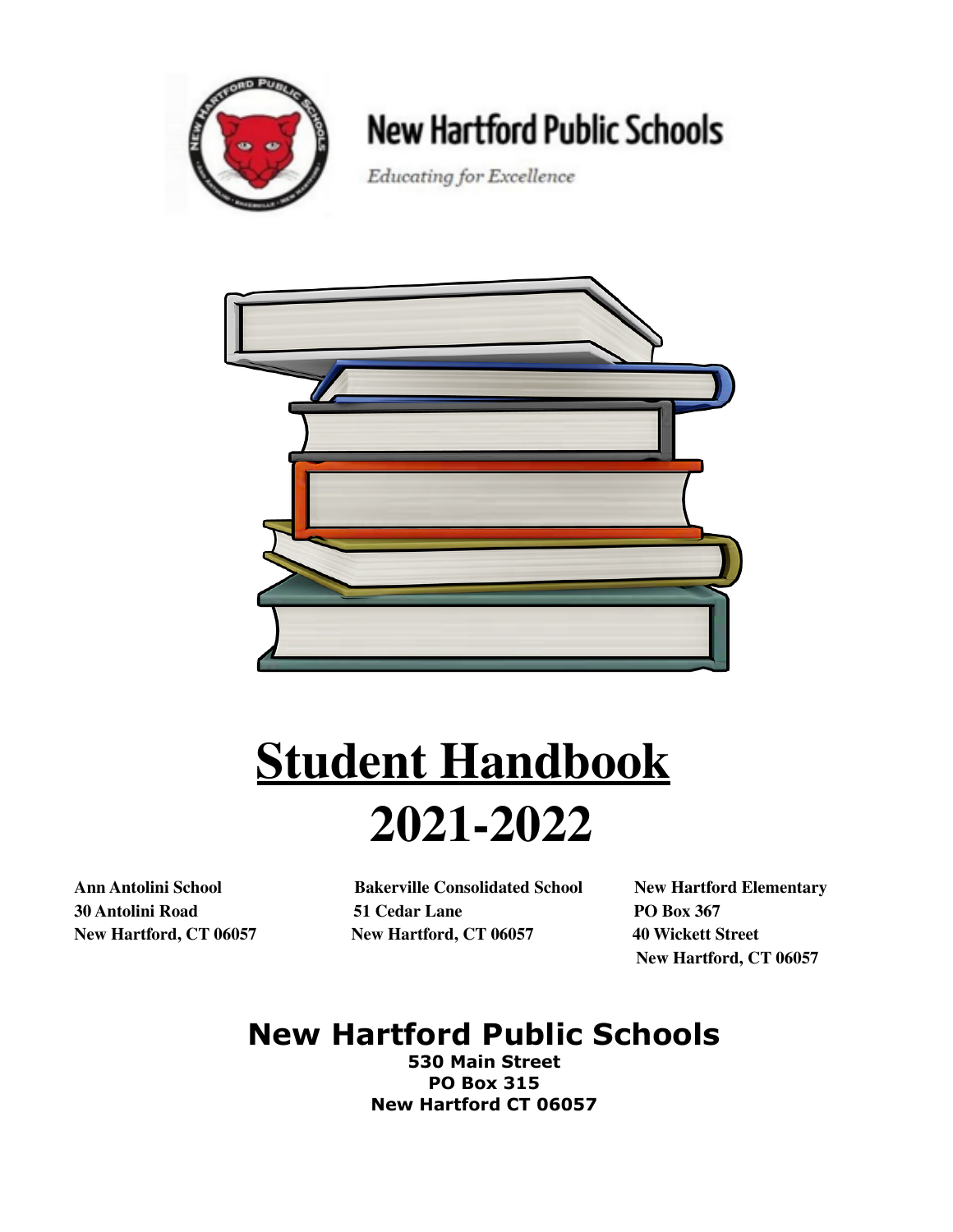# *Preface*

This handbook is written for our students and their parents and serves as an annual notification of many New Hartford policies. It contains required and useful information. Because it cannot be as personal a communication as we would like, we address students not directly as "you" but rather as "the student," "students," or "children." Likewise, the term "parent" may refer to the parent, legal guardian, or other person who has agreed to assume responsibility for the student.

# *Equal Opportunity Plan/Non-discrimination (0521)*

Each student is encouraged to develop and achieve individual educational goals. The district will provide every student with equal educational opportunities regardless of race, color, creed, sex, sexual orientation, national origin, religion, age, economic status, marital status, or disability. No student will be excluded on such a basis from participating in or having access to any course offerings, student athletics, counseling services, employment assistance, extracurricular activities or other school resources.

The Director of Student Services is the designated compliance officer, who will coordinate compliance with the nondiscrimination requirements of Title IX of the Education Amendments of 1972 and Section 504 of the Rehabilitation Act of 1973.

# *New Hartford Public Schools Mission Statement*

The mission of the New Hartford Public Schools in partnership with families and the community is to inspire and prepare all children to become independent and enthusiastic learners who achieve personal excellence by providing a challenging and exemplary education program that is differentiated, inclusive, and dynamic.

# *New Hartford Board of Education Policies*

Pertinent Board of Education policies are referenced, where applicable, throughout this book. Complete copies of Board of Education Policies are located in the Central Office, each school office and online. Follow the link indicated on the district's web site, www.newhtfd.org.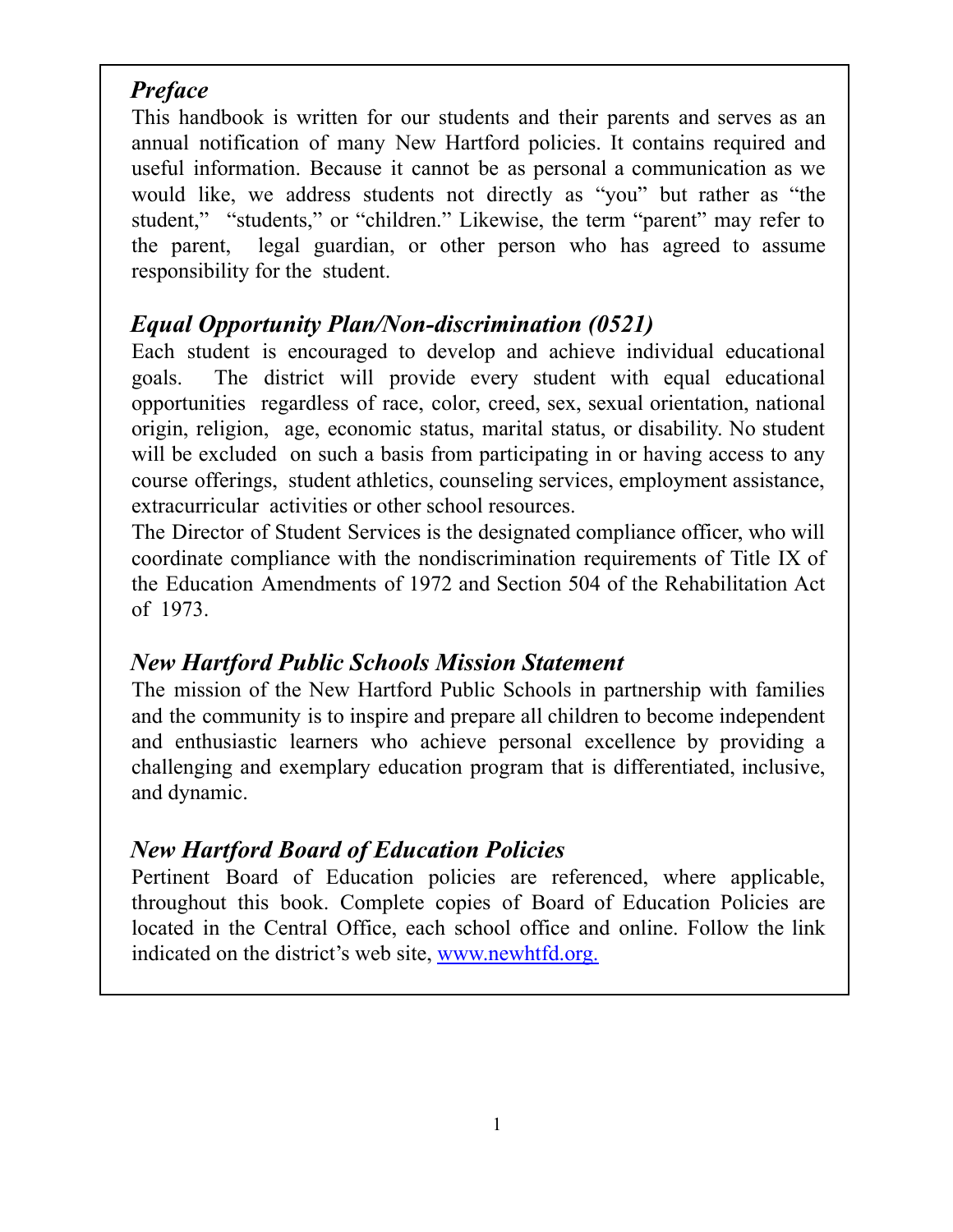# *The New Hartford Public Schools District Goals*

The New Hartford Public Schools will:

- ❖ create and sustain an educational community responsive to the intellectual, social and emotional needs of children.
- ❖ encourage and assist all students to develop to their fullest potential and to be initiators of their own learning.
- ❖ ensure the physical safety and security of all its children.
- ❖ include parents as partners in the educational process, recognizing them as the primary educators of their children.
- ❖ communicate regularly and effectively with town residents, and respond appropriately to the community's needs.
- ❖ promote fiscal responsibility and consistent financial support for our children's education.
- ❖ provide an exemplary curriculum that holds the highest expectations for student achievement.
- ❖ conduct regular comprehensive evaluations of the educational benefits and cost effectiveness of our curriculum and instructional programs.
- ❖ develop and implement a long-range plan for school facilities renovation and maintenance.
- ❖ provide the human and financial resources for instructional improvement initiatives and intervention programs that advance student achievement.
- ❖ integrate administrative and educational technology to increase productivity and efficiency and to improve teaching and learning.
- ❖ provide for professional development for our teachers through specific workshops, professional study groups, action research teams, and the supervision and evaluation process.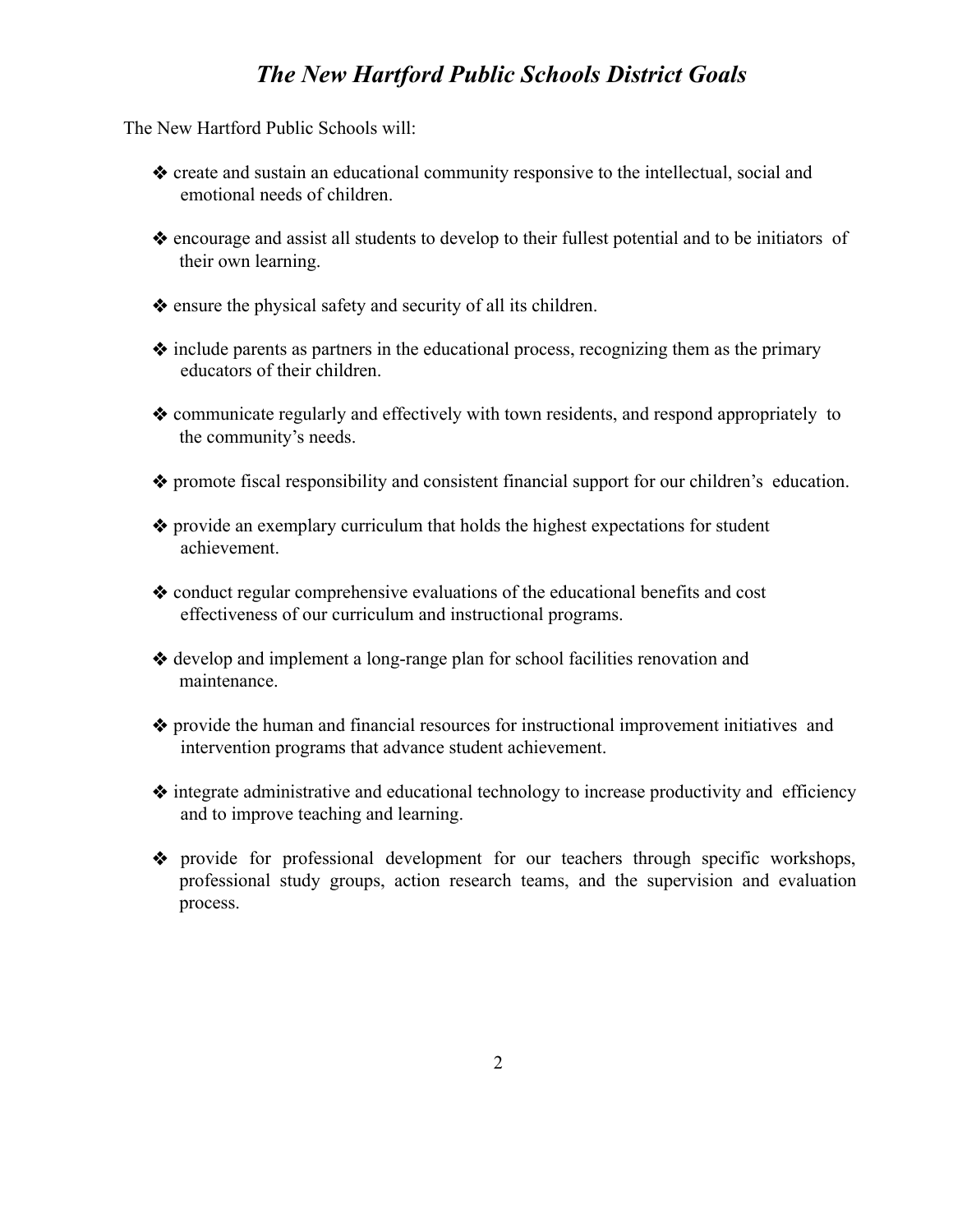# **Table of Contents**

| Allergies                                                                         |            |
|-----------------------------------------------------------------------------------|------------|
|                                                                                   |            |
|                                                                                   |            |
|                                                                                   |            |
| American With Disabilities Act and Section 504 of the Rehabilitation Act of 19739 |            |
|                                                                                   |            |
|                                                                                   |            |
|                                                                                   |            |
|                                                                                   |            |
|                                                                                   |            |
|                                                                                   |            |
|                                                                                   |            |
|                                                                                   | <b>Bus</b> |
|                                                                                   | <b>Bus</b> |
|                                                                                   |            |
|                                                                                   |            |
|                                                                                   |            |
|                                                                                   |            |
|                                                                                   |            |
|                                                                                   |            |
|                                                                                   |            |
|                                                                                   |            |
|                                                                                   |            |
|                                                                                   |            |
|                                                                                   |            |
| <b>Bullying</b>                                                                   | 14         |
|                                                                                   |            |
|                                                                                   |            |
|                                                                                   |            |
|                                                                                   |            |
|                                                                                   |            |
|                                                                                   |            |
| Expulsion                                                                         |            |
| Suspension                                                                        |            |
|                                                                                   |            |
| Dress Code                                                                        |            |
|                                                                                   |            |
|                                                                                   |            |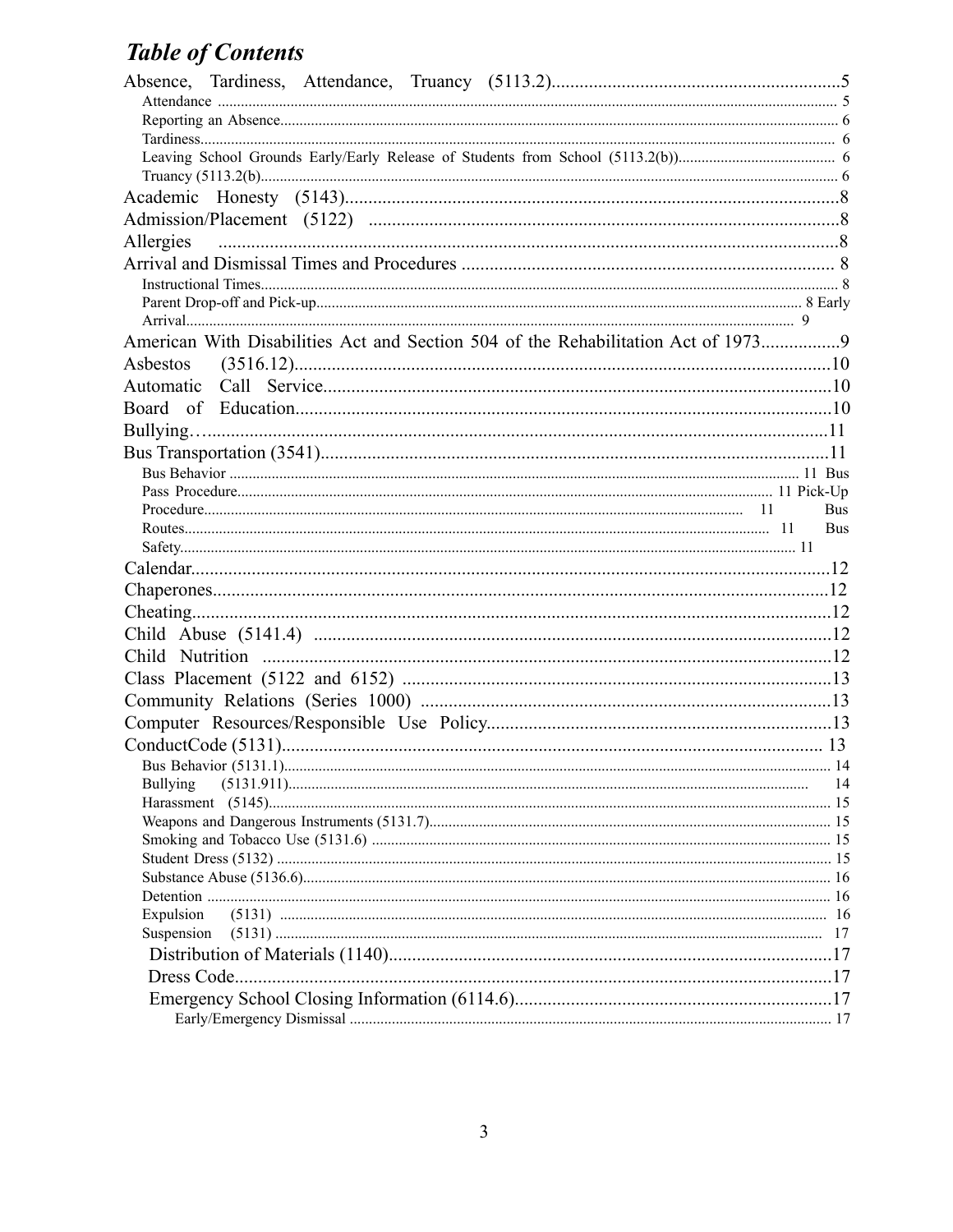| Delayed |    |
|---------|----|
|         |    |
|         |    |
|         |    |
|         |    |
|         |    |
|         |    |
|         |    |
|         |    |
|         |    |
|         |    |
|         |    |
|         |    |
|         |    |
|         |    |
|         |    |
|         |    |
|         |    |
|         |    |
|         |    |
|         |    |
|         |    |
|         |    |
|         |    |
|         |    |
|         |    |
|         |    |
|         |    |
|         |    |
|         |    |
|         |    |
|         | 25 |
|         |    |
|         |    |
|         |    |
|         |    |
|         |    |
|         |    |
|         |    |
|         |    |
|         |    |
|         |    |
|         |    |
|         |    |
|         |    |
|         |    |
|         |    |
|         |    |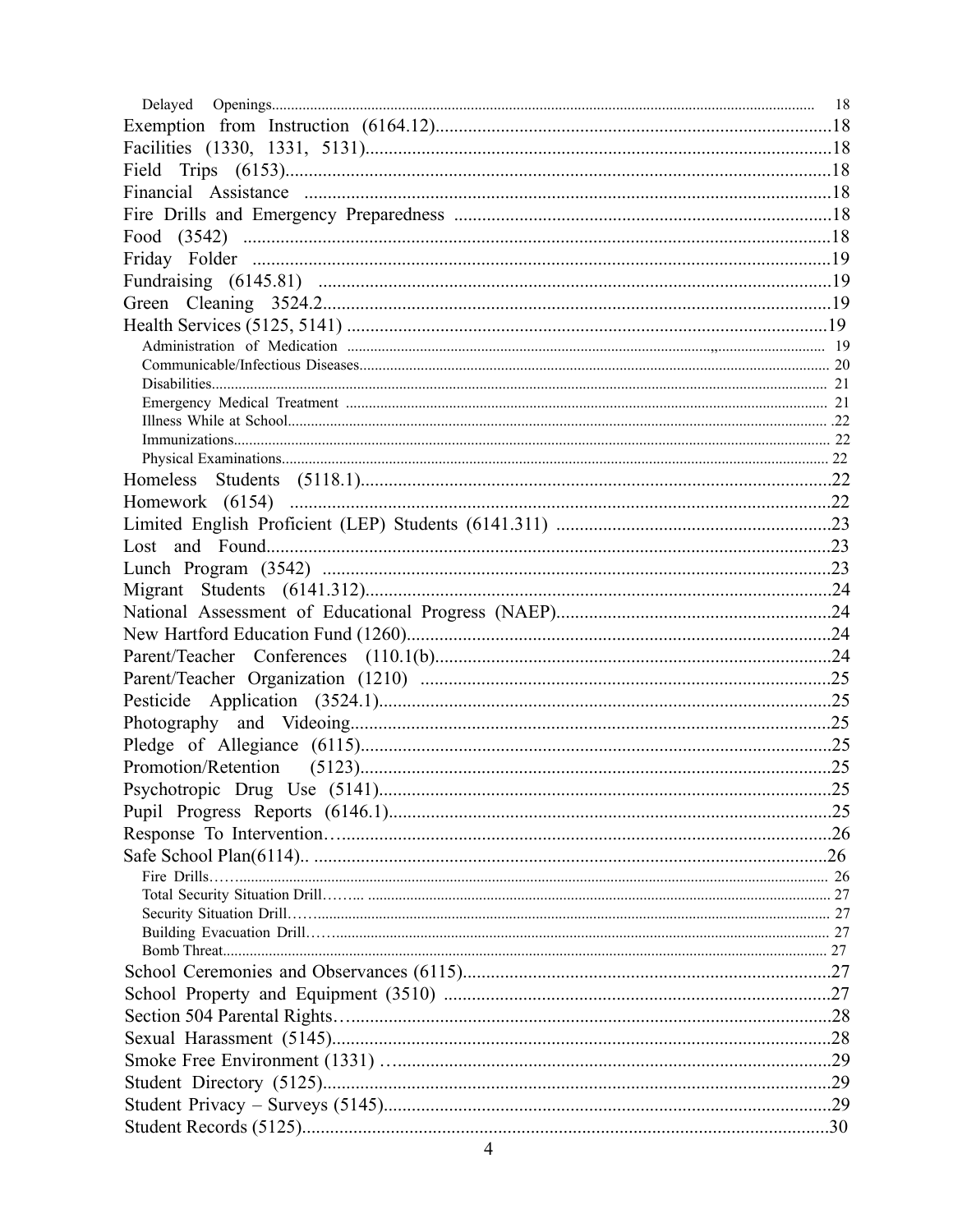# **\*Please refer to the New Hartford Public Schools Reopening Plan on our district's website. The district's mitigation guidelines are included in the Reopening Plan.**

**(**[https://www.newhtfd.org/cms/lib/CT01000055/Centricity/Domain/1/Opening%20Plan.pdf\)](https://www.newhtfd.org/cms/lib/CT01000055/Centricity/Domain/1/Opening%20Plan.pdf)

# *Absence, Tardiness, Attendance, Truancy (5113.2)*

#### *Attendance*

Connecticut state law requires parents to cause their children to attend school regularly during the hours and terms the public school is in session. The responsibility for regular attendance rests with the students' parents, guardians or with students themselves when they become of legal age.

A student is considered to be "in attendance" if present at his/her assigned school, or an activity sponsored by the school (e.g. field trip), for at least half the regular day. A student who is serving an out-of-school suspension or expulsion should always be considered absent.

The New Hartford Board of Education establishes two levels of criteria for an absence to be considered an excused absence (see table below.)

| Level | Total # of<br><b>Days Absent*</b> | <b>Acceptable Reasons for a Student Absence to be Considered Documentation</b><br><b>Excused</b>                                                                                                                                                                                                                                                                                                                                                                                                                                                                                                                                                                                                                                              | <b>Required Within 10</b><br>Days                                                                              |
|-------|-----------------------------------|-----------------------------------------------------------------------------------------------------------------------------------------------------------------------------------------------------------------------------------------------------------------------------------------------------------------------------------------------------------------------------------------------------------------------------------------------------------------------------------------------------------------------------------------------------------------------------------------------------------------------------------------------------------------------------------------------------------------------------------------------|----------------------------------------------------------------------------------------------------------------|
|       | One through nine                  | Any reason that the student's parent or guardian approves.                                                                                                                                                                                                                                                                                                                                                                                                                                                                                                                                                                                                                                                                                    | Parent or guardian note only                                                                                   |
|       | 10 and above                      | • Student illness ( <i>Note: to be deemed excused, an appropriately</i><br>licensed medical professional must verify all student illness<br>absences, regardless of the absence's length.)<br>• Student's observance of a religious holiday.<br>• Death in the student's family or other emergency beyond the<br>control of the student's family.<br>• Mandated court appearances (additional documentation<br>required).<br>• The lack of transportation that is normally provided by a district<br>other than the one the student attends (parental documentation is<br>not required for this reason).<br>• Extraordinary educational opportunities pre-approved by district<br>administrators. (Opportunities must meet certain criteria.) | Parent or guardian note<br>and in some cases<br>additional documentation<br>(see details of specific reasons.) |

\*Note: The total number of days absent includes both excused and unexcused absences.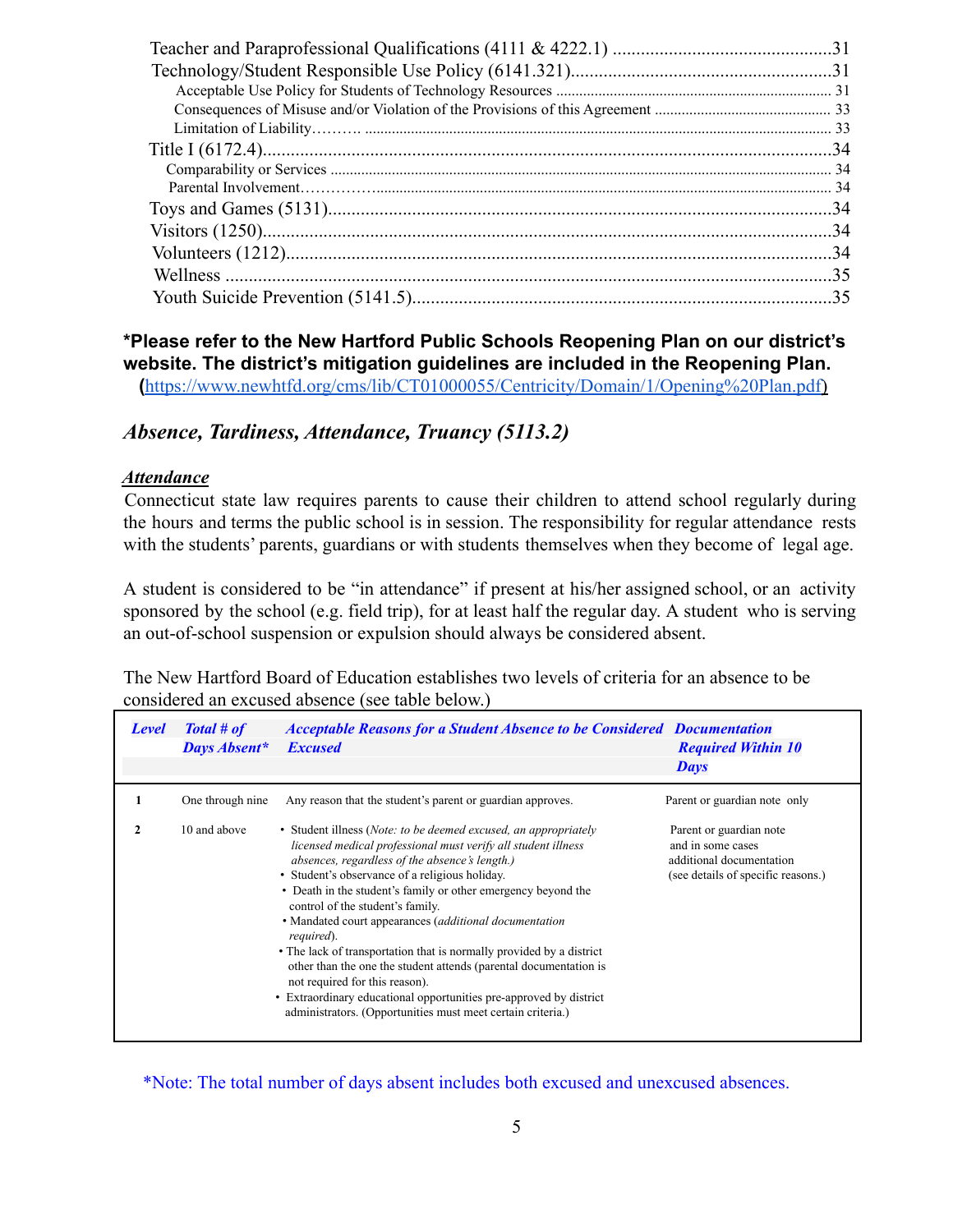It is important to note that while the first nine absences in a school year can be deemed excused for any reason the parent or guardian provides, the  $10<sup>th</sup>$  and each subsequent absence establish a more stringent and specific set of reasons for the absence to qualify as excused.

#### *Reporting an Absence*

When a parent determines that an absence is necessary, s/he must contact the school by phone (Antolini 860-489-4169; Bakerville 860-482-0288; New Hartford Elementary 860-379- 0713) no later than 9:00 AM of the day of the absence. A message may be left on the school answering machine on the evening preceding the absence. A parent leaving a message on the school answering machine should give his/her name, the child's name, the child's teacher, the date, and the reason for the absence.

Parents should contact the main office in order to obtain homework assignments for a student who must be out for several days due to one of the excused absences listed above.

#### *Tardiness*

A student who is not in the classroom when instruction begins is considered tardy and must report directly to the office. A student discovered on school grounds who has not signed in at the office will also be considered tardy. A student who is repeatedly tardy may be considered truant. A student may be subject to disciplinary action including suspension if the principal determines that tardiness is excessive. If a student arrives late, she/he must report to the office and sign in.

*Leaving School Grounds Early/Early Release of Students from School (5113.2(b))* The Board recognizes the need for students to be in school for the full instructional day. It is encouraged that early dismissal should be required only in emergency situations.

Dismissal before the normal end of the school day must be in writing.

Students who become ill during the school day may be excused by the school nurse, and transportation home will be arranged by school personnel and parents or legal guardians. In the event it is necessary for a student to be dismissed early, a parent should send a written request to the office. Telephone requests for early dismissal of a student shall be honored only if the caller can be positively identified as the student's parent or guardian. Children of single-parent families will be released only upon request of the parent whom the court holds directly responsible for the child and who is identified as such in the school records, unless prior arrangements have been made with the school. The students should be picked up in the school office. If someone other than a parent/guardian picks up a student, the person appearing in the school office should bring a note of identification from the parent or guardian.

#### *Truancy (5113.2(b)*

Regular attendance and punctuality are expected from all children enrolled in our schools. By statute, responsibility for assuring that students attend school rests with the parent or legal guardian having control of the child. Every effort must be made to keep absences and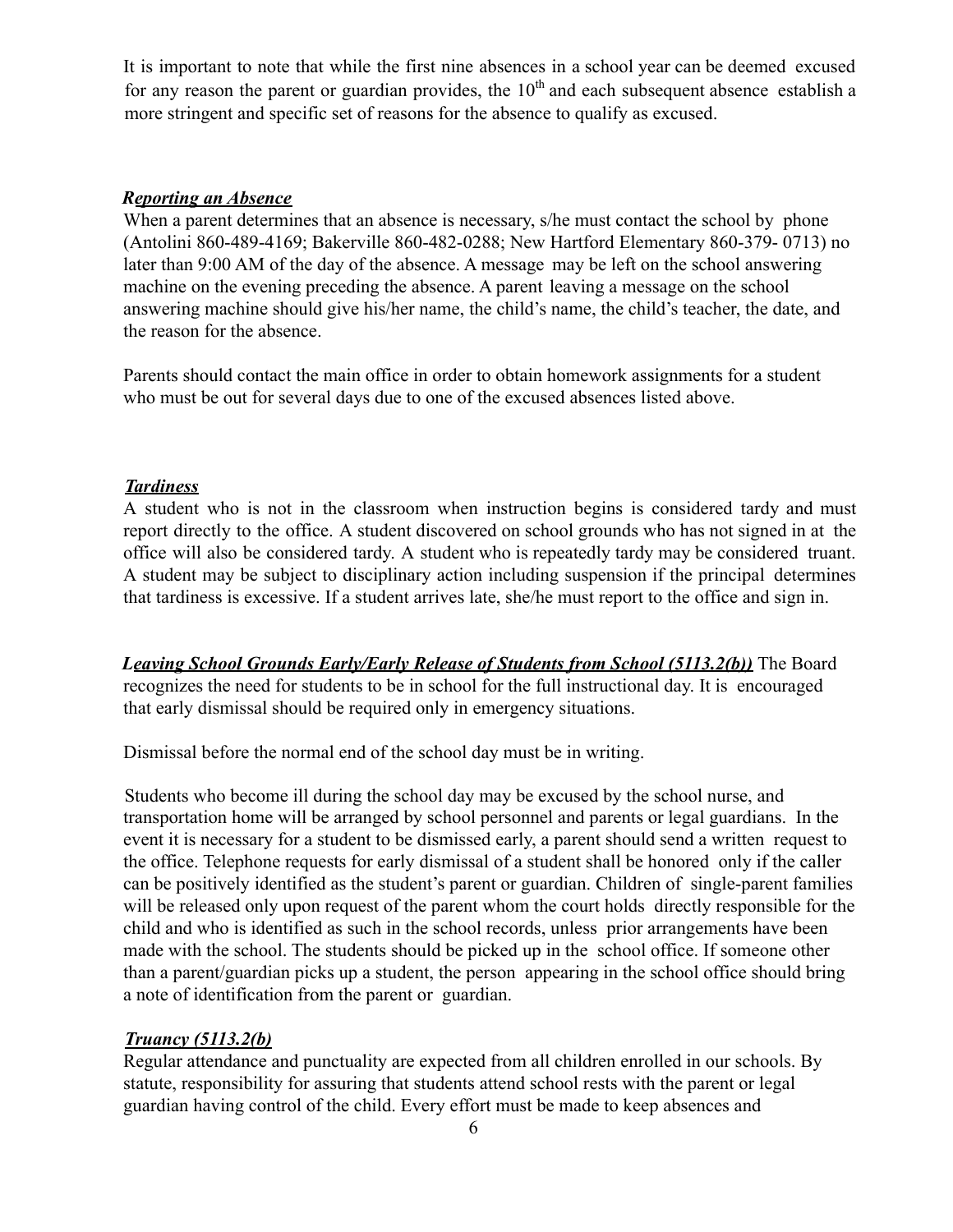tardiness to a minimum. To assist parent(s) or legal guardians in meeting this responsibility, the Board of Education has developed the following procedures regarding students ages four (4) to thirteen (13) inclusive.

- 1. Annually notify parent(s) or legal guardian having control of each child enrolled, ages 5 to 18, inclusive in writing of the obligations or the parent or legal guardian pursuant to student attendance (C.G.S.10-184).
- 2. Obtain from each parent or legal guardian having control of an enrolled child a telephone number or other means of contacting such parent or legal guardian during the school day.
- 3. Establish a system for monitoring student's individual absences/tardies.
- 4. Notify, by telephone, the parent(s) or legal guardian whenever a child fails to report to school on a regularly scheduled school day and no indication has been received by school personnel that the child's parent(s) or legal guardian is aware of the student's absence.

The required notice shall include a warning that two unexcused absences from school in one month or five unexcused absences in a school year may result in a complaint filed with the Superior Court alleging the belief that the acts or omissions of the child are such that the child's family is a family with service needs.

- 5. Identify a student as "truant" when the student has four (4) unexcused absences in any one month or ten (10) unexcused absences in any school year.
- 6. Hold a meeting with appropriate staff and the parent(s) or legal guardian of the child identified as a "truant'' within ten (10) days of such designation to review the reasons for the truant behavior and to evaluate the situation.
- 7. Referral will be made to the Pupil Placement Team (PPT) to determine whether or not an education evaluation is appropriate, prior to filing a written complaint with the Superior Court.
- 8. File a written complaint, by the Superintendent or designee with the Superior Court alleging that the acts or omissions of any child identified as a "truant" are such that the student's family is a "family with service needs" if the parent(s) or legal guardian of the child identified as "truant" fails.

❑ To attend the required meeting to evaluate why the child is truant, or ❑ To cooperate with the school in trying to solve the truancy problem.

- ❑ Such filing shall occur not later than fifteen (15) calendar days such failure to attend the required meeting or such failure to cooperate with the school in trying to solve the truancy problem.
- 9. Provide for the coordination of services and refer enrolled students who are truant to community agencies providing child and family services.

A student who is identified as "truant" may be subject to the following consequences:

- Promotion to the next grade may be contingent upon the student successfully completing a summer school program.
- The student may be retained in the same grade in order to acquire the skills necessary for promotion to the next grade level

For further information please see BOE policy 5113.20(a)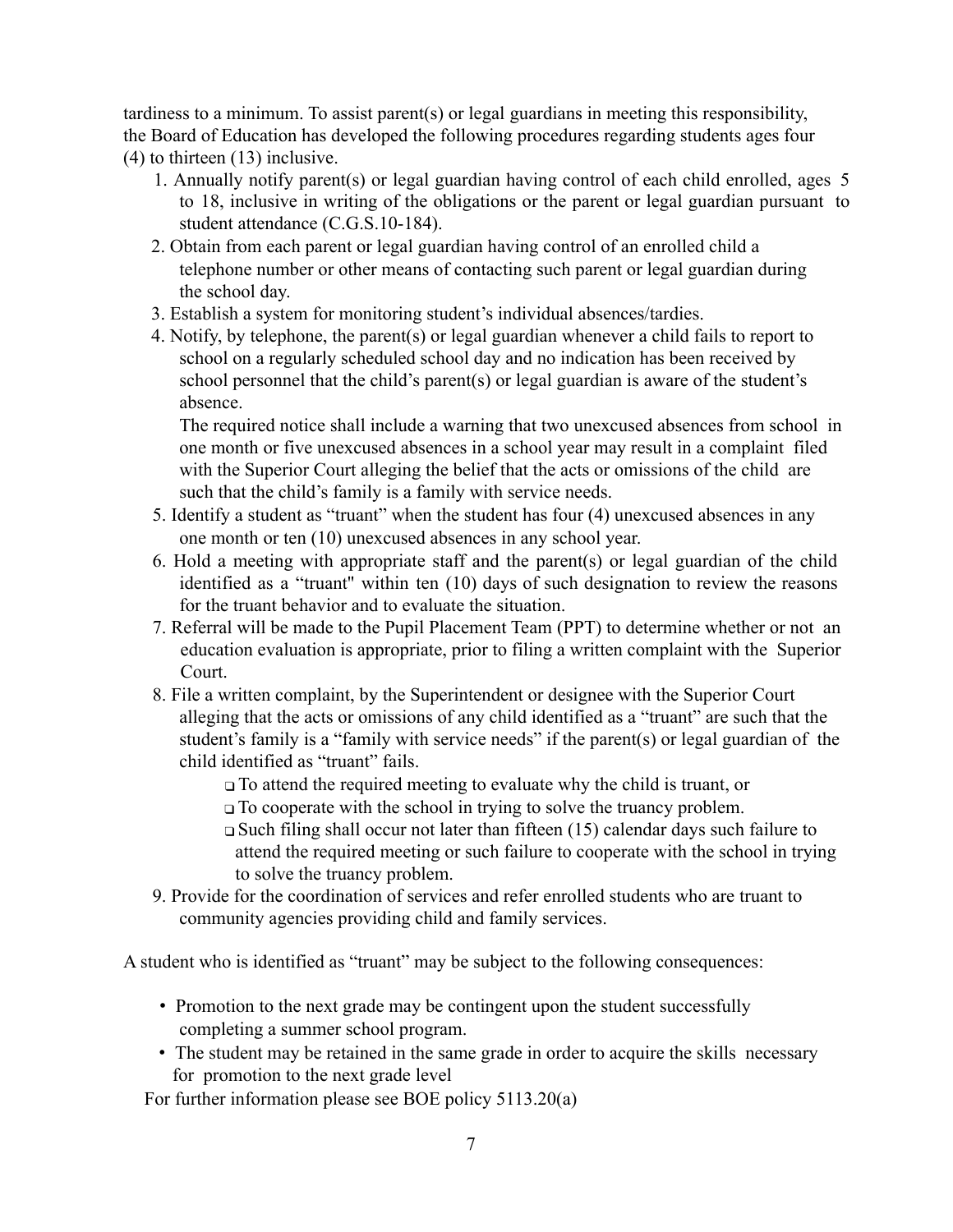## *Academic Honesty (5143)*

All forms of cheating are not acceptable. The misrepresentation by students of homework, class work, tests, reports, or other assignments as if they were entirely a student's own work (plagiarism) shall be considered forms of cheating. Violation of Copyright Law and Fair use Regulations are also unacceptable. Cheating will result in disciplinary action.

## *Admission/Placement (5122)*

A student seeking enrollment in the New Hartford Public Schools for the first time following attendance in another Connecticut public school district, out-of-state attendance, private school attendance or admission through a bona fide foreign exchange program should contact the school's office. A student who is transferring from non-public schools or schools outside the district will be placed at his/her current grade level pending evaluation and observation of the student. After such assessment and consultation with the parents, the principal will determine the grade placement of the child. Nonresidents may attend school on a tuition basis provided space is available and with the approval of the Board of Education.

## *Allergies*

Due to the potential for severe allergic reactions, latex balloons are not allowed in school.

# *Arrival and Dismissal Times and Procedures*

*Instructional Times*

**Grades 3-6 at Antolini** Arrival: 8:20 – 8:30 Instruction begins/ends: 8:30 – 3:00 Pick-up:  $3:00 - 3:10$ 

#### **Grades K-2 at Bakerville Consolidated and New Hartford Elementary Schools**

Arrival: 8:25 – 8:35 Instruction begins/ends: 8:35 – 3:05 Pick-up: 3:10

#### *Parent Drop-off and Pick-up*

Parents are encouraged to have their children ride the bus daily to and from school. In the event that a parent chooses to transport his/her child, the child should be dropped off no earlier than 8:20 at the west wing entrance to Ann Antolini and at Bakerville Consolidated or New Hartford Elementary Schools' main office. A child who has brought a note from his/her parent indicating that s/he will be picked up by a parent or designated adult, should meet the adult at the following times and locations:

| ❖ Antolini School                | 3:00 | West Wing Entrance |
|----------------------------------|------|--------------------|
| ❖ Bakerville Consolidated School | 3.10 | Main Office        |
| ❖ New Hartford Elementary School | 3:10 | Main Office        |

At Antolini School, parents may not attempt to drop off or pick up students at the main entrance as this entrance is reserved for buses during the scheduled arrival and dismissal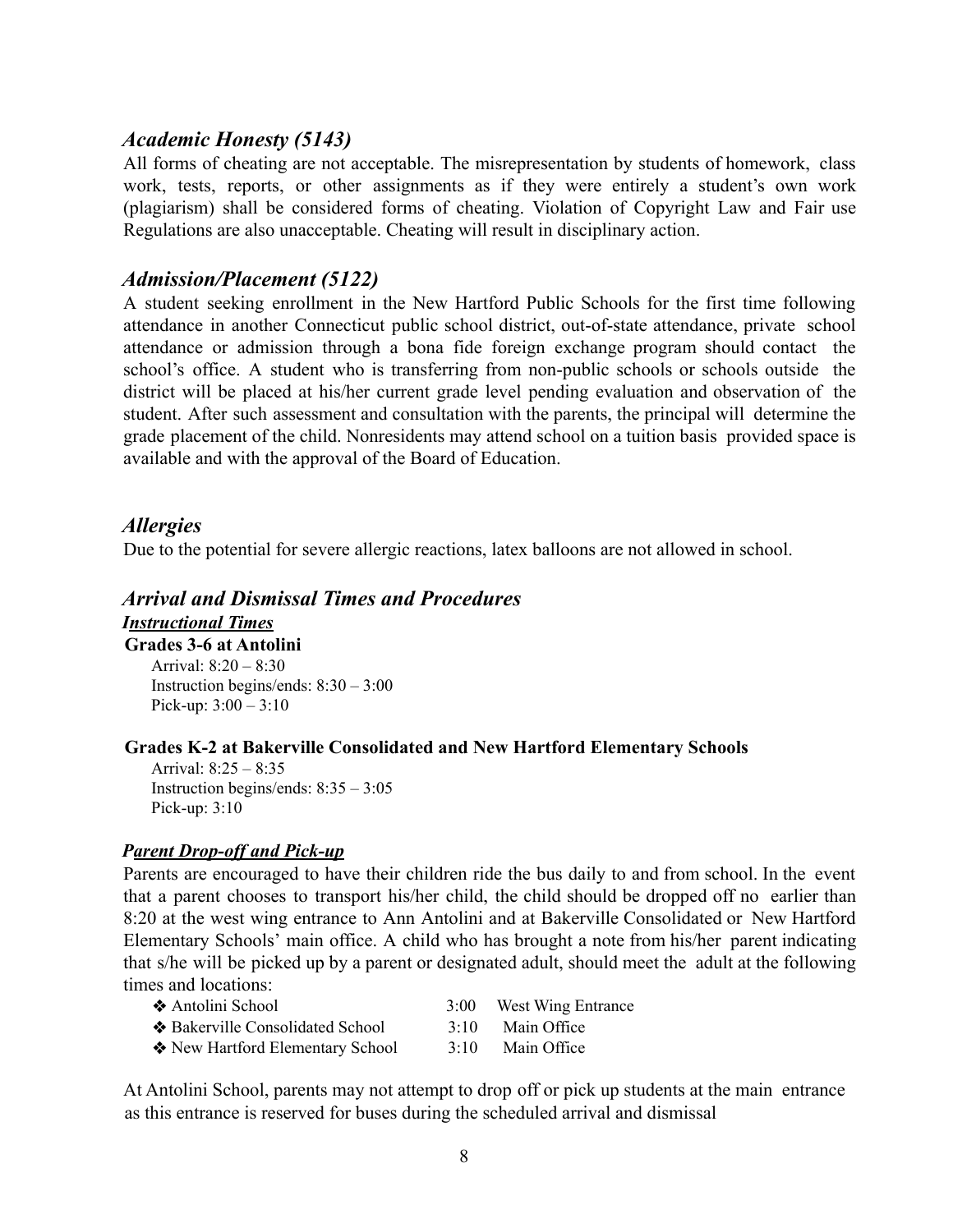times. The only exception to this rule is for a child who is tardy. Exterior doors at all three schools will be locked while school is in session.

#### *Early Arrival*

In order to ensure the safety of all students, parents may not drop their students off at school prior to 8:20 AM, since no adult supervision will be available.

## *Late Dismissal*

Students that stay after school for activities are to be picked up promptly at the designated time.

# *American With Disabilities Act and Section 504 of the Rehabilitation Act of 1973*

Section 504 of the Rehabilitation Act of 1973 ensures support for individuals with disabilities. Individuals with disabilities are provided a free and appropriate education (FAPE), and are accommodated and employed without discrimination related to their disabilities.

Section 504 prohibits discrimination against persons with disabilities (both student and staff members) by school districts receiving federal assistance of any kind for any program or activity. Districts may not discriminate against any person with a disability, regardless of whether the program or activity in which that person is involved receives federal funding directly.

All individuals who are disabled or "handicapped" are protected under Section 504. However, individuals who have been determined to be "handicapped" under Section 504 may not be considered disabled under IDEA. IDEA, which can be viewed as a subcategory of Section 504, provides for special programming or placement, while Section 504 protects the rights of individuals with handicaps. Under IDEA, students are qualified for services under 13 IDEA disabling conditions; specially designed individual education programs are planned for each student by Individualized Education Program (IEP) teams. Under Section 504, students with "handicaps" are entitled to special accommodations to ensure that they can participate in and benefit from public education and programs, and a 504 accommodation plan is designed for each student according to individual needs.

Section 504 is not an aspect of special education, but is, rather, a responsibility of the comprehensive general public education system. Unlike an eligibility system based on clinic categories of disabilities, Section 504 works on a more functional premise. Under 504 [29 U.S.C.  $& [706(8)]$  a person is considered to have a disability if that person:

- 1. has a physical or mental impairment, which substantially limits one, or more of such a person's major life activities.
- 2. has a record of such an impairment, or
- 3. is regarded as having such an impairment.

While Section 504 provides a means for preventing discrimination against student with disabilities, this does not mean that 504 plans must focus on the disabling condition or on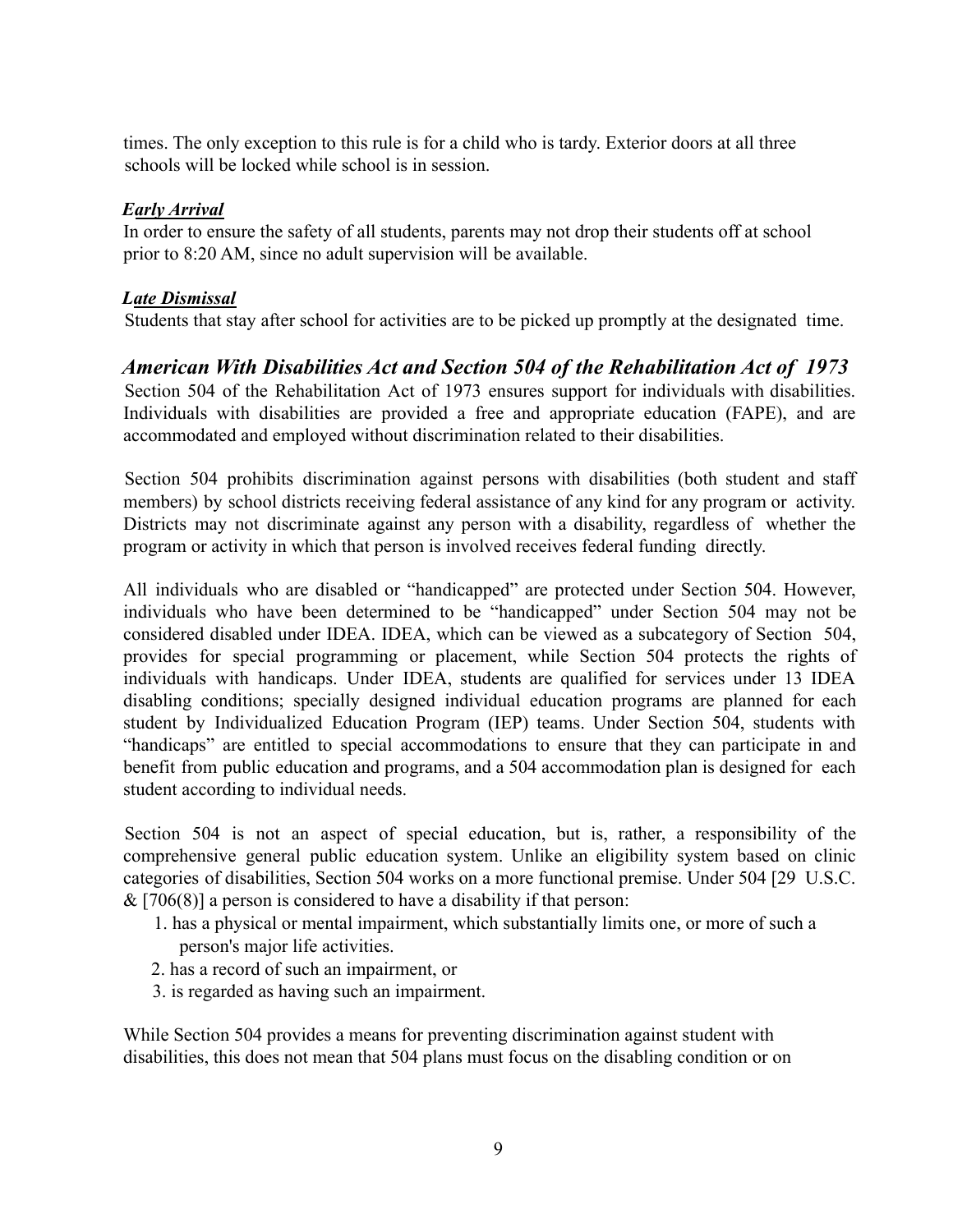addressing the disability. Rather, 504 plans offer a means for focusing on students' strengths, for capitalizing on what students bring to the instruction process - not on what they lack.

# *Asbestos (3516.12)*

Legislation requires all school buildings to be reevaluated to determine if asbestos is present and if it poses a significant health hazard to the buildings' occupants. The District has, on file, plans showing the location of asbestos in each building and measures undertaken to comply with regulations to maintain a safe school environment. Asbestos Periodic Surveillance Sheets are on file in each building. Requests to review these plans may be made in the superintendent's office.

# *Automatic Call Service*

The New Hartford Public School District now uses a service linked with our student database program. This service, **SchoolMessenger**, allows us to send a voice message and/or email to all students' parents. This service also assists us in the event of an emergency such as an early dismissal. If an emergency occurs, all emergency contact numbers listed on each student's district registration page will be notified.

Our district utilizes the automatic messaging service for the following:

- Emergency notification
- Inclement weather cancellations, delays or early dismissals
- Board of Education meeting dates and agenda
- PTO reminders
- Rumor control
- Early-release reminders
- Transportation messages, such as late bus routes

The ability to deliver a message is only as successful as the contact information we have for our families, *so please make certain* we have the most up-to-date *direct dial* numbers. If this information changes, please let your child's school's Administrative Assistant know immediately.

# *Board of Education*

Board members are unpaid elected public officials with the responsibility for governance of the school district. To view a list of the current members of the New Hartford Board of Education please visit https://www.newhtfd.org/domain/228

In order to perform its duties in an open and public manner and in accordance with state law, the New Hartford Board of Education holds regular meetings on the first and third Tuesday of each month at 7:00 PM in one of the district's three schools or Town Hall. A schedule is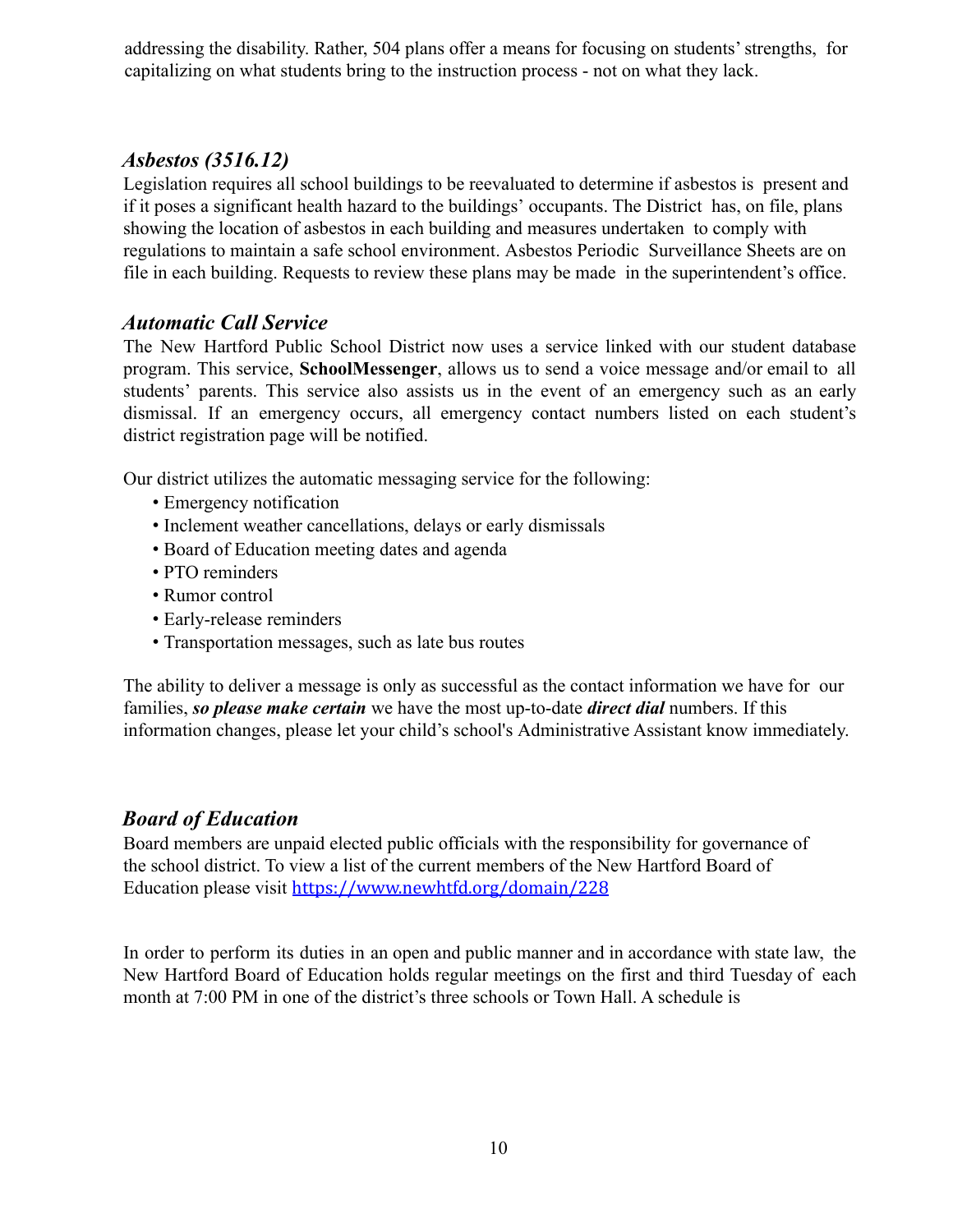posted in each school as well as on the district website. Parents and other community members are encouraged to attend as an opportunity for public comment is provided. Special additional meetings are scheduled according to notice. Meetings of the Board follow a planned and posted agenda.

#### *Bullying*

See *Conduct Code*

#### *Bus Transportation (3541)*

Students are only allowed to ride their assigned bus due to safety and space considerations. The bus company and the principal must approve any other arrangements in advance. Dattco is responsible for New Hartford Public Schools bus service. Questions may be directed to Dattco at 860-489-4386. Children are assigned to a bus at the beginning of each school year. Due to space limitations, children may not ride any bus other than the bus route(s) to which they are assigned.

If a child is not going home on the bus, the parent must notify the school in writing. Telephone notification shall be honored only if the caller can be positively identified as the student's parent or guardian. Without a note or accepted telephone call by 2:30 PM, the child will be placed on the bus at dismissal time.

#### *Bus Behavior*

See *Conduct Code: Bus Behavior*

#### *Bus Pass Procedure*

A note requesting alternative transportation for the school year (i.e. daycare route) must be sent to the school office detailing changes. Students may not request transportation on another route for play dates, parties etc.

#### *Pick-Up Procedure*

Children who will be picked up at the end of the school day must bring in a note to the teacher indicating such *on each occasion*. Permanent pick-up/travel notes will be issued for students with specific weekly schedules as indicated on the district transportation form.

#### *Bus Routes*

Bus routes can be accessed at www.dattco.com. Follow the link to "bus routes and schedules," "Region 7/New Hartford." Routes will be posted by the middle of August.

#### *Bus Safety*

All concerns about bus safety should be directed to the building principal.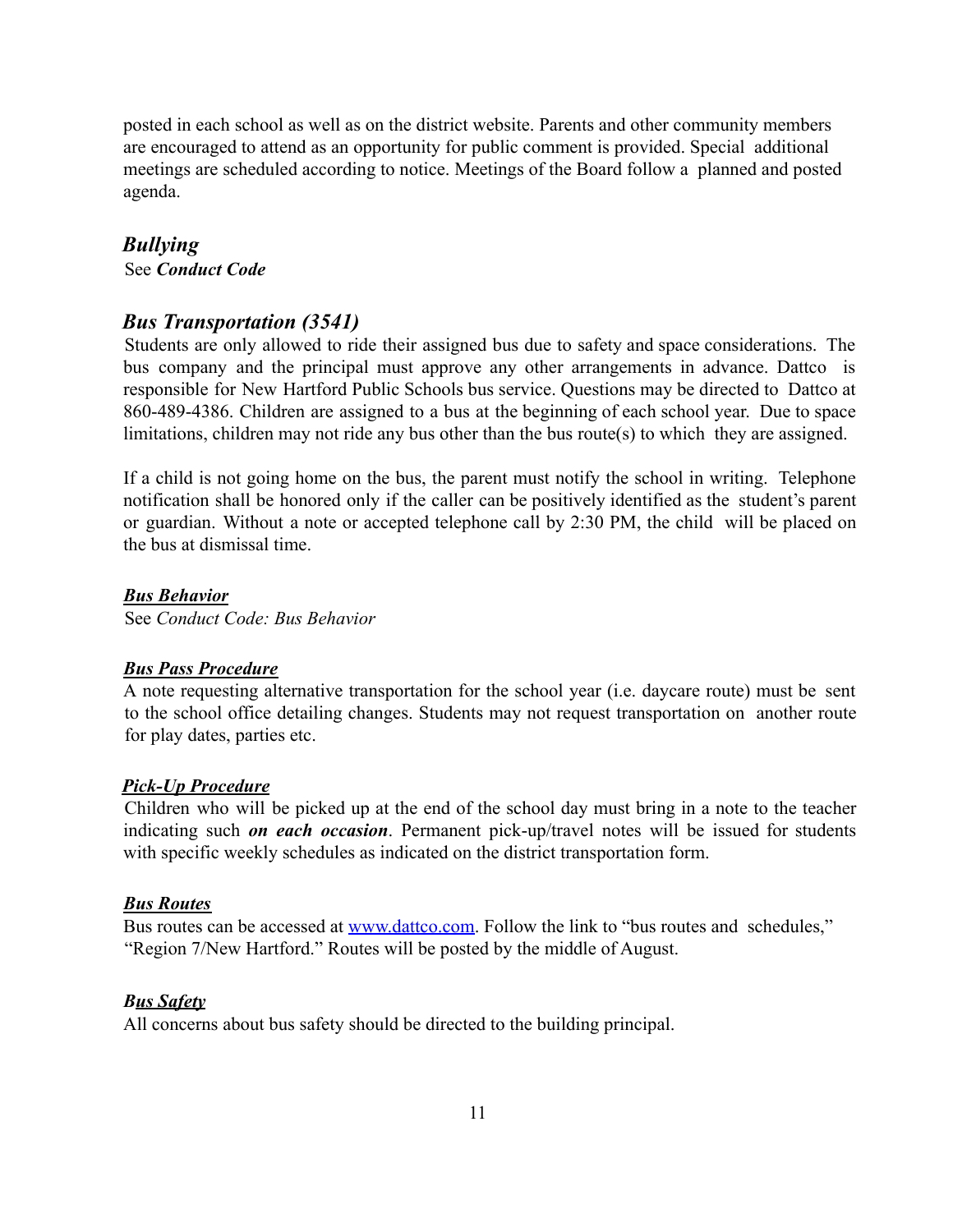#### *Calendar*

Parents and students should refer to the current year's school calendar. Parents are responsible for noting indicated dates, including but not limited to, scheduled early release days, holidays and scheduled vacations, conference dates.

#### *Chaperones*

As part of the educational program in the New Hartford Public Schools, children take trips to various points of interest. These trips are carefully planned and supervised by teachers and are designed to enhance the curriculum. Parents are often asked to help with field trips.

Parent volunteers must have completed the necessary paperwork for a Group I or Group II volunteer. Refer to Volunteers (1212)

Parents who volunteer to chaperone classroom activities and field trips must be able to dedicate their undivided attention to the students. Therefore, siblings may not accompany parents who are chaperoning a field trip or classroom activity. In addition, confidentiality is critical and field trip volunteers must respect an individual's privacy.

All concerns relative to children must be reported to the teacher. A lottery system will be used by the teacher to select parent chaperones when the number volunteering exceeds the number of available openings.

#### *Cheating*

See *Academic Honesty*

#### *Child Abuse (5141.4)*

All employees of the Board of Education are obligated by law (C.G.S. 17a-101) to report suspected child abuse, neglect, or imminent risk of serious harm to the Connecticut State Department of Children and Families Services. Such mandated reporters are subjected to fines for failure to report suspected child abuse or neglect. Specific procedures governing the reporting of abuse and neglect are in effect. Faculty and staff receive yearly training in these procedures.

Reporting of child abuse and neglect is a responsibility that is taken seriously. If there is any doubt about reporting suspected abuse or neglect, a report will be made. The school will work with the parents and appropriate social agencies in all cases.

Child abuse is defined as any physical injury inflicted by other than accidental means or injuries that are not in keeping with the explanation given for its cause. Improper treatment such as malnutrition, sexual molestation, deprivation of necessities, emotional abuse, cruel punishment, or neglect is also considered child abuse.

# *Child Nutrition*

The Superintendent's office will provide parents with appropriate forms for applying for free or reduced lunch. Questions or concerns must be addressed to the school principal.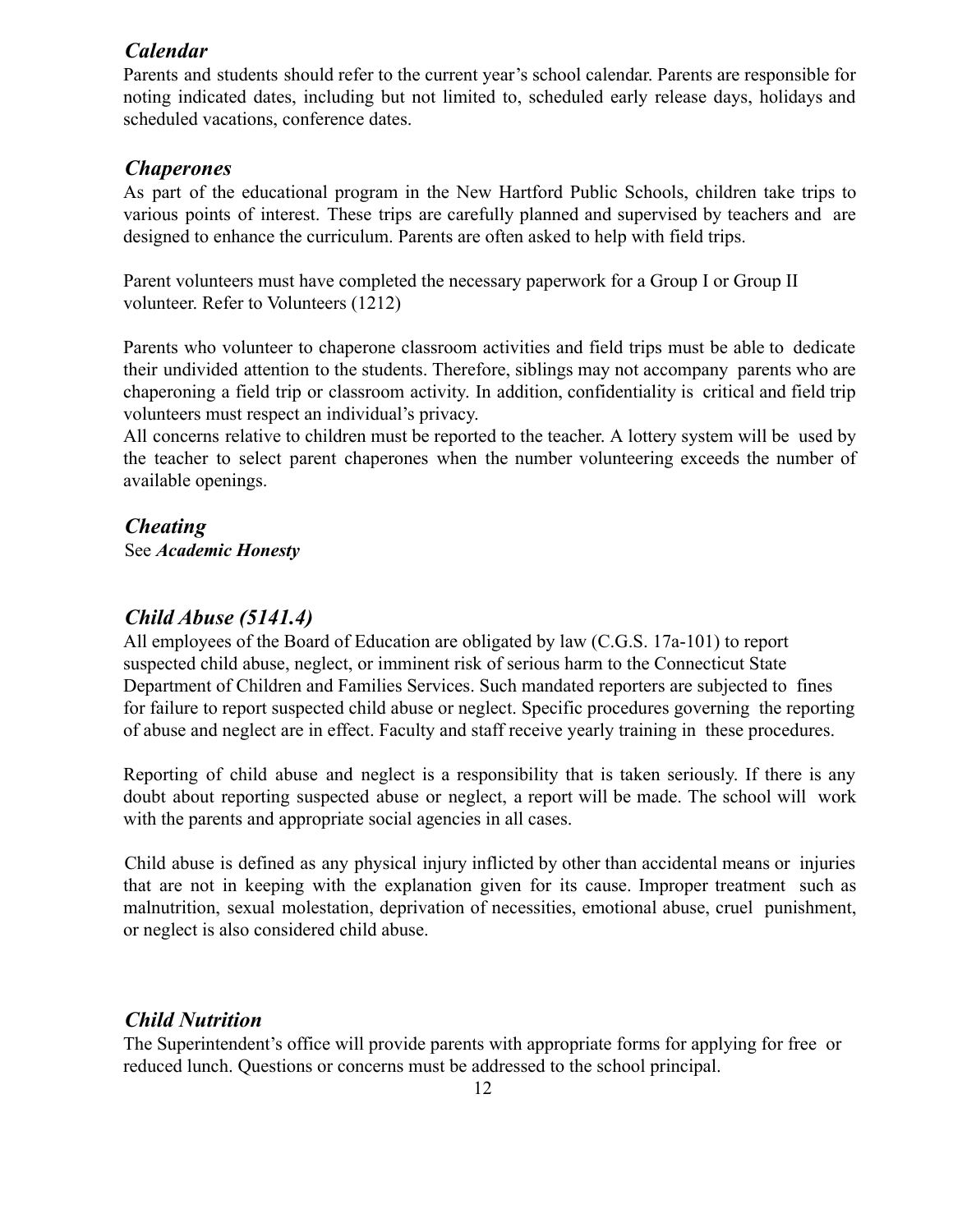# *Class Placement (5122 and 6152)*

Every effort will be made to place students with teachers where a positive student-teacher relationship will be established. Parents will have an opportunity to provide information relative to placement. The final decision for placement rests with the principal.

# *Community Relations (Series 1000)*

The Board of Education, based upon overwhelming research, believes that involving parents and families in support of children and their education increases student achievement and success. Therefore the Board endorses the "National Standards for Parent/Family Involvement Program" developed by the National PTA as essential for the district's program to involve parents and families in their child's education.

The standards, designed to help educators incorporate parents, broadly defined to include all adults who play an important role in a child's family life, in their child's learning process are:

- 1. Communicating Communication between home and school is regular, two-way, and meaningful.
- 2. Parenting Parenting skills are promoted and supported.
- 3. Student Learning Parents play an integral role in assisting student learning.
- 4. Volunteering Parents are welcome in the school, and their support and assistance are sought.
- 5. School Decision Making and Advocacy Parents are full partners in the decisions that affect children and families.
- 6. Collaboration with Community Community resources are used to strengthen schools, families and student learning.

These standards will be used as guidelines to develop meaningful programs at the school and district level as one means to improve student achievement through parent involvement. The Superintendent of Schools shall develop appropriate regulations conducive to achieving a high level of parental involvement in the education process.

# *Computer Resources/Responsible Use Policy* See *Technology/Student Responsible Use Policy*

# *Conduct Code (5131)*

Students are responsible for conducting themselves properly in a responsible manner appropriate to their age and level of maturity. The district has authority over students during the regular school day and while going to and from school on district transportation. This jurisdiction includes any school-related activity, regardless of time or location, and any off campus school-related misconduct, regardless of time or location.

Policies relating to student conduct and behavior are explained, in detail, in the 5000 series, some of which have changed dramatically since the last school year. Please refer to those policies for more specific information.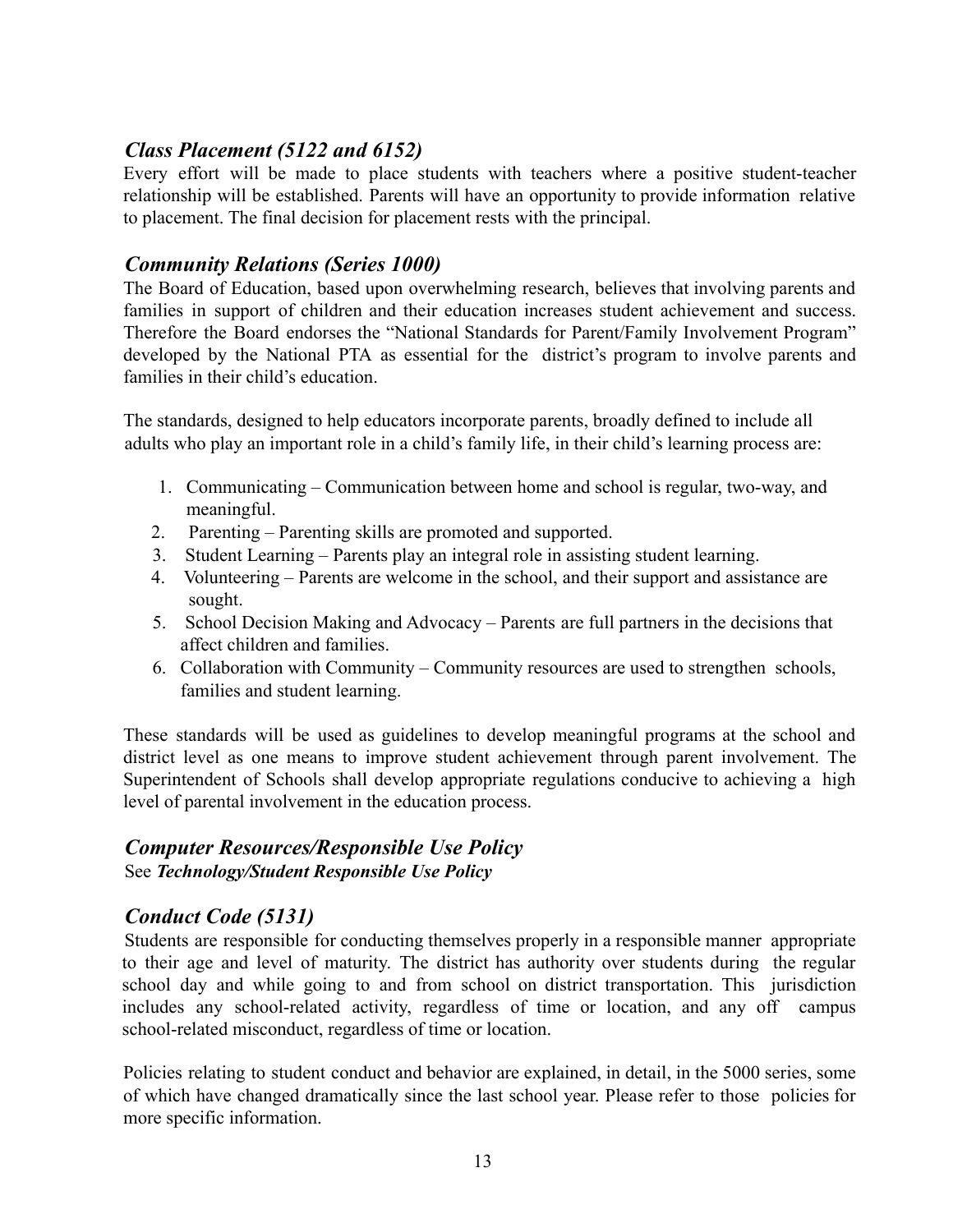#### *Bus Behavior (5131.1)*

It is critical that we maintain an orderly atmosphere on each bus. A student's conduct must be acceptable to the bus driver who has the responsibility for the safety of his/her passengers. Drivers have the duty to enforce the bus rules and report any offenders. The bus drivers are authorized to assign seats if necessary. The Bus Conduct Code is as follows: Students will:

- ❖ listen to and obey the directions of the bus driver at all times.
- ❖ wait until the bus has stopped completely before approaching the bus.
- ❖ stay in your seat until the bus has completely stopped.
- ❖ walk to and from the bus; do not run.
- ❖ use inside voices.
- ❖ speak courteously and respectfully to the bus driver and each other.
- ❖ keep feet, hands and objects out of the aisles.
- ❖ not have food or drinks on the bus
- ❖ keep belongings on lap
- ❖ keep hands and feet to self
- ❖ not cause damage to the bus or any other student's property.
- ❖ not use electronic devices, unless approved by the principal
- ❖ not have items hanging from a backpack.
- ❖ think before acting.

All parent bus safety concerns/complaints should be addressed to the building principal.

When a student does not follow the Bus Conduct Code, the bus driver/company notifies the building principal. Remediation and disciplinary action are determined by the administration on a case-by-case basis. The administration may immediately suspend transportation privileges for any student whose conduct while receiving transportation to and from school endangers persons or property. In addition, the cost to repair damage is the responsibility of the student.

#### *Bullying (5131.911)*

The New Hartford Board of Education is committed to creating and maintaining an educational environment that is physically, emotionally and intellectually safe and thus free from bullying, harassment and discrimination. In accordance with state law and the Board's Safe School Climate Plan, the Board expressly prohibits any form of bullying behavior on school grounds; at a school-sponsored activity, function or program, whether on or off school grounds; at a school bus stop; on a school bus or other vehicle owned, leased or used by a local or regional board of education; or through the use of an electronic device or an electronic mobile device owned, leased or used by the Board of Education.

Students who engage in bullying behavior shall be subject to school discipline, up to and including expulsion, in accordance with the Board's policies on student discipline, suspension and expulsion, and consistent with state and federal law.

The Board of Education defines bullying as "the repeated use by one or more students of a written, verbal or electronic communication, such as cyberbullying, directed at or referring to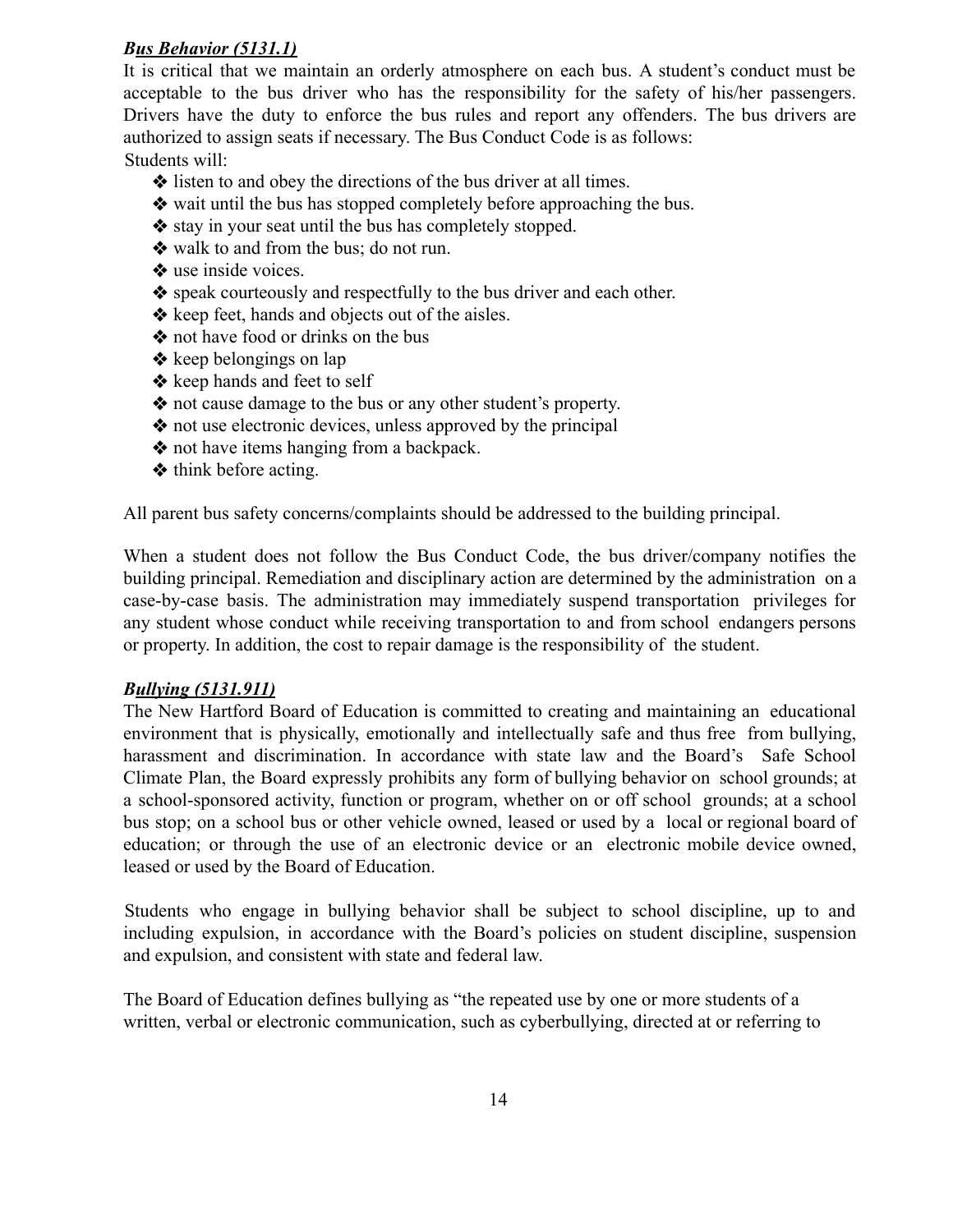another student attending school in the same school district, or a physical act or gesture by one or more students repeatedly directed at another student attending school in the same school district that:

- 1. Causes physical or emotional harm to such student or damage to such student's property;
- 2. Places such student in reasonable fear of harm to himself or herself, or of damage to his or her property;
- 3. Creates a hostile environment at school for such student;
- 4. Infringes on the rights of such student at school; or

5. Substantially disrupts the education process or the orderly operation of a school. Refer to Board policy 5131.911 (a-o) for further information. Forms 1,2 and 3 are available for reporting suspected bullying behaviors.

#### *Harassment (5145)*

Every child has the right to feel safe, valued and comfortable in school. No one else's behavior should ever make children feel afraid or embarrassed because of their color, their religion, the country in which they or their parents were born, their sex, or any disability they may have. The district has zero tolerance for harassment of any kind.

Parents are urged to reinforce with their child that, if s/he is harassed or sees harassment happening to someone else, s/he should report the behavior to a teacher or the principal. To maintain a productive and positive learning environment, the Board of Education will make every attempt to halt any harassment of which they become aware by calling attention to this policy or by district disciplinary action, if necessary.

#### *Weapons and Dangerous Instruments (5131.7)*

No guns, knives or any other objects, including martial arts weapons, capable of threatening or causing injury or death may be brought onto school grounds. Any object used to cause injury will be considered a weapon. Violators will be subject to arrest and prosecution, as well as, appropriate disciplinary action. Any student found to possess a weapon on school grounds or during a school-activity will be expelled from school.

An expelled student may apply for early admission to school. Such readmission is at the discretion of the Board of Education. The Board or Superintendent, as appropriate, may condition such readmission on specified criteria.

#### *Smoking and Tobacco Use (5131.6)*

Students shall not smoke or use tobacco products on school property or at any school-related or school-sanctioned activity, on or off school property as provided by law.

#### *Student Dress (5132)*

In order to maintain an environment conducive to the educational process, the following items are prohibited from wear during the academic school day:

- ❖ head covering including, but not limited to, hats, caps, hoods;
- $\triangleleft$  footwear that mars the floor or is a safety hazard flip flops (beach shoes);
- ❖ sunglasses (allowed at outdoor recess only);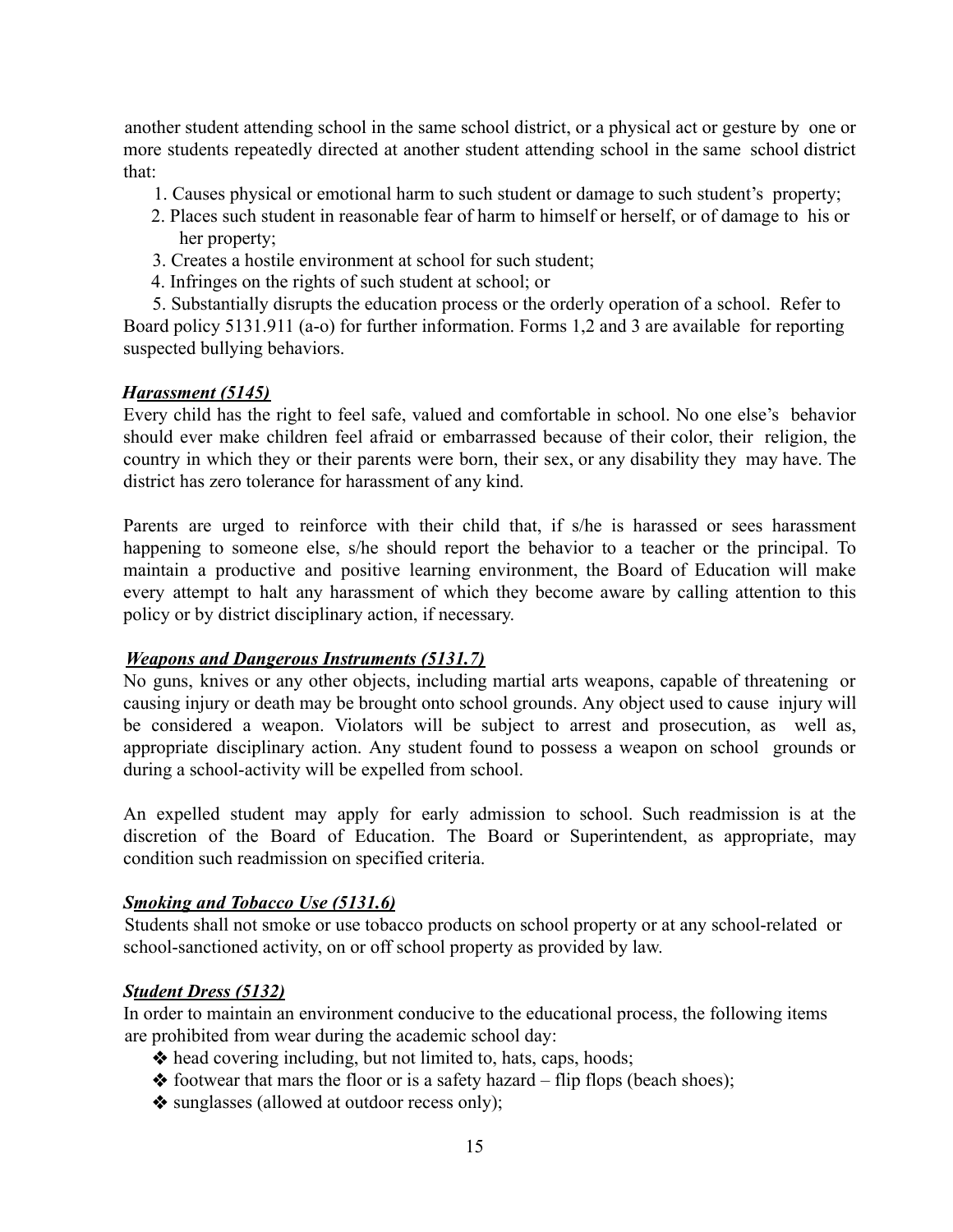- ❖ articles of attire with spikes or studs, or any other clothing item that may present a safety hazard to the student, other students, or staff.;
- ❖ attire or accessories that contain overly offensive or disruptive writing or pictures likely to unduly disrupt the educational environment;
- ❖ attire or accessories that depict logos or emblems that encourage the use of drugs, tobacco products, or alcoholic beverages;
- ❖ shirts and/or blouses that reveal the abdomen, chest or undergarments;
- ❖ see-through clothing; and
- ❖ short-shorts, short skirts, or pants that reveal the upper thigh or undergarments.

#### *Substance Abuse (5136.6)*

The manufacture, distribution, dispensing, sale, possession, or use of alcohol or controlled substances on school grounds or during school activities is strictly prohibited. Any student in violation of this will be subject to expulsion.

Possession, distribution, sale or consumption of dangerous drugs, narcotics or alcoholic beverages is against the law. Students violating the law will be reported to the police and expelled.

#### *Detention*

A student may be detained after school on one or more days for violation of the conduct code and/or for repeated failure to complete school assignments. The detention shall not begin, however, until the student's parents have been notified of the reason for the detention (and can make arrangements for the student's transportation on the day(s) of the detention).

#### *Expulsion (5131)*

The principal or teacher may remove a student from class or other room in the school (i.e. gym/cafeteria, multi-purpose, library) when the student deliberately causes a serious disruption to the teaching and learning process and has demonstrated a behavior that is a violation of the district's conduct code. The Board of Education may expel a student from school privileges if, after a full hearing, the Board finds that the student's conduct endangers person(s), property or the educational process or is in violation of a publicized Board policy. Students who have been expelled may be eligible for an alternative educational program.

Expulsion from school will result in the loss of all extra curricular and social privileges during the period of expulsion.

Student possession and/or use of weapons, including martial arts weapons, or other dangerous instruments in any school building, on school grounds, in any school vehicle, or at any school sponsored activity is cause for expulsion for a calendar year. A student who offers illegal drugs for sale or distribution on or off school grounds is also cause for expulsion for a calendar year. The Board may modify the expulsion period on a case-by-case basis.

Whenever a student is expelled, notice of the expulsion and the conduct for which the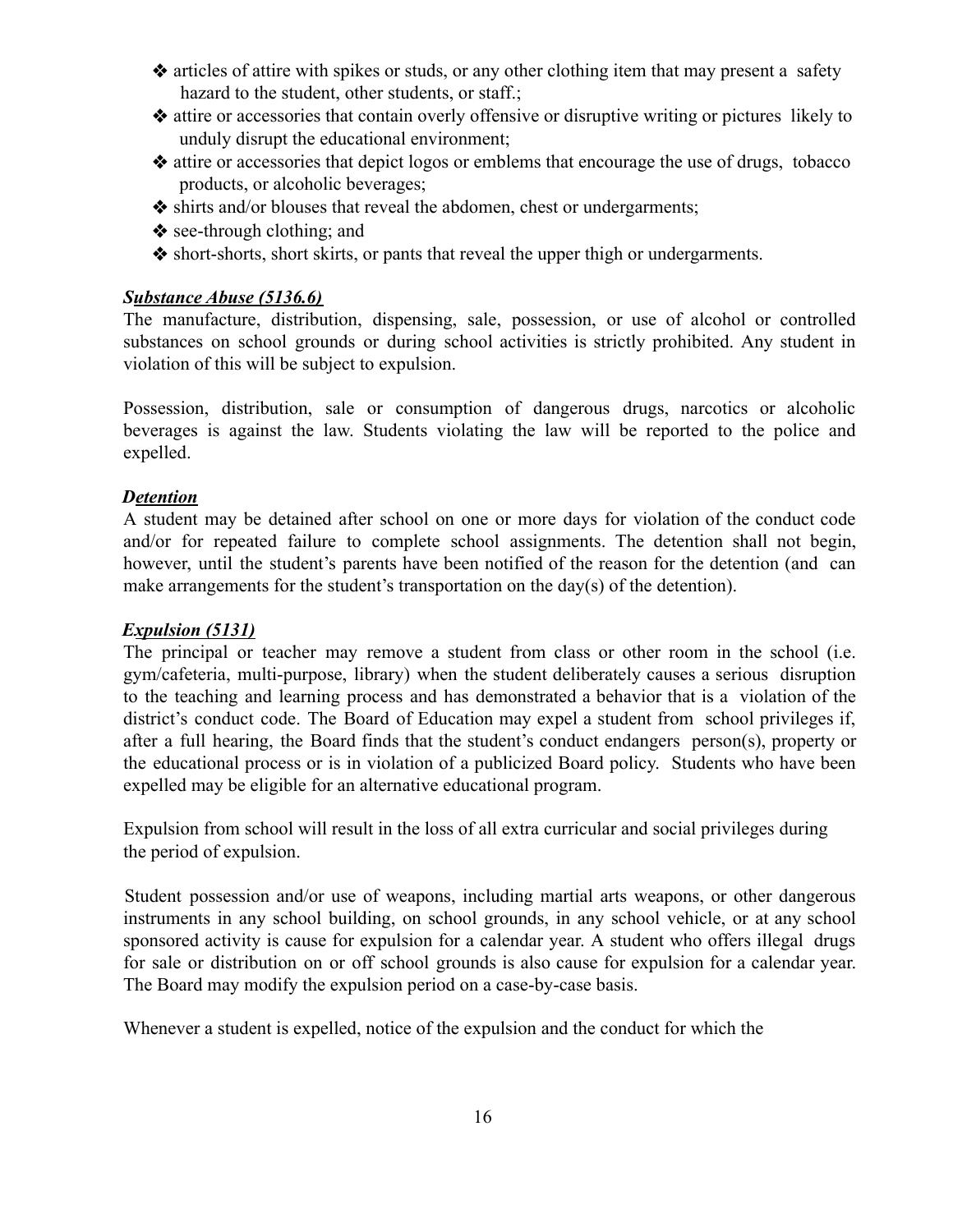student who was expelled will be included on the student's cumulative education record. The record will be expunged if the student graduates from high school and the expulsion was not for weapon possession and/or for the sale or distribution of illegal drugs.

#### *Suspension (5131)*

The principal or teacher may remove a student from class or other room in the school (i.e. gym/cafeteria, multi-purpose room, library) when the student deliberately causes a serious disruption to the teaching and learning process and has demonstrated a behavior that is a violation of the district's conduct code.

The administration may suspend a student for infraction of school rules. Suspension is defined as an exclusion from school privileges for not more than ten (10) consecutive days, provided such exclusion shall not extend beyond the end of the school year in which the suspension was imposed.

No student shall be suspended without a formal hearing before the building principal or his/her designee at which time the student shall be informed of the reasons for the disciplinary action and given an opportunity to explain the situation, unless circumstances surrounding the incident require immediate removal. In such instances, the informal hearing will be held during the suspension.

Suspension from school will result in loss of extracurricular and social privileges during the period of suspension.

## *Distribution of Materials (1140)*

Printed material may be distributed to parents via students. All requests from groups or individuals to have students distribute materials to the parents/community, with the exception of school-connected organizations; will be referred to the Principal to determine whether the request complies with the district policy. (See *Friday Folder*.)

#### *Dress Code*

See Student Dress in *Conduct Code*

# *Emergency School Closing Information (6114.6)*

As mentioned earlier, **School Messenger** will contact families in the event of an emergency school closing via phone and/or email. In addition, information regarding the closing of schools due to inclement weather or other emergency will also be broadcasted on the following radio and televisions:

| <b>WDRC 1360 AM</b> |  |
|---------------------|--|
| <b>WTIC 1080 AM</b> |  |
| WZBG 97.3           |  |

**Channel 3, WFSB TV Channel 4, WVIT TV** 

#### *Early/Emergency Dismissal*

In the event of early dismissal due to inclement weather or other emergency situations, children will go home on their regular buses. Early dismissals for emergencies will be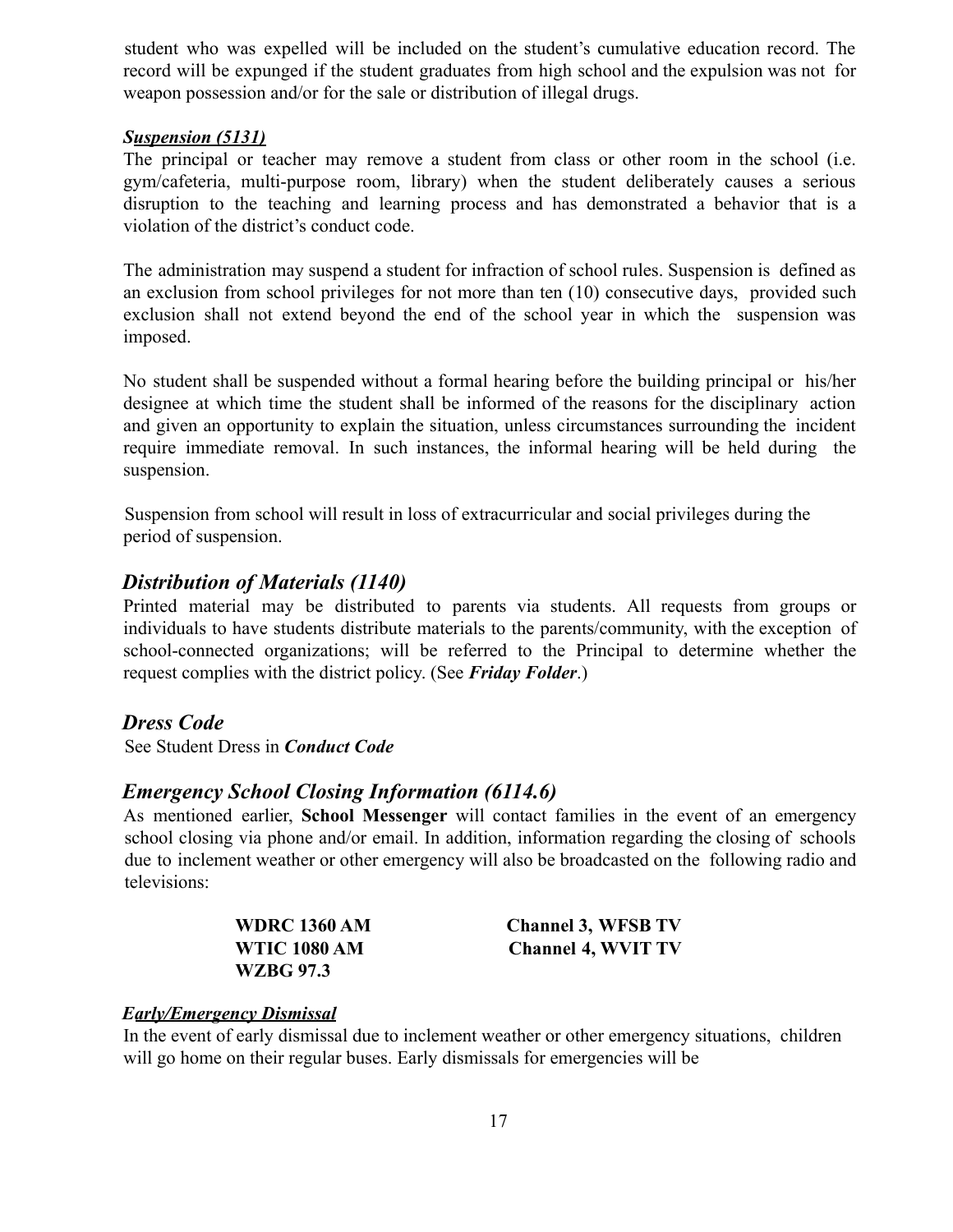broadcasted on the stations listed above. In addition, families will be notified through the *SchoolMessenger* notification system.

#### *Delayed Openings*

When snow or ice storms or other emergencies result in delayed openings school starting times will be delayed 120 minutes (2 hours). There may be an emergency situation that arises and school will be delayed 3 hours. Delayed openings will also be broadcasted on the stations listed above and by the **SchoolMessenger** notification system.

# *Exemption from Instruction (6164.12)*

A student will be exempted from instruction on Acquired Immune Deficiency Syndrome (AIDS) or Human Growth and Development upon receipt of a written request for such exemption from his/her parent or guardian. Parents are requested to contact the child's teacher if questions arise.

# *Facilities (1330, 1331, 5131)*

The Ann Antolini, Bakerville Consolidated and New Hartford Elementary Schools should be respected as vital community resources and as town property. All members of the school community must act responsibly when using the school, its equipment, and its supplies. Please note that all school buildings and school grounds are smoke free environments.

# *Field Trips (6153)*

Field trips may be scheduled for educational, cultural, or extracurricular purposes. The principal may deny participation on a field trip to any student whose behavior is considered detrimental to the well being of other students. While on a trip, all students are considered to be "in" school. This means that conduct and dress standards must be appropriate for the field trip activity. A child will not be allowed to go on a field trip unless a permission slip has been signed by a parent.

# *Financial Assistance*

Students will not be denied the opportunity to participate in any class or school sponsored activity because of inability to pay for material fees, transportation costs, admission prices or any other related expenses. The parent of any student who needs financial assistance in order to participate in school activities should contact the Principal to request confidential help. A separate explanation and application has been sent home concerning our participation in the National School Lunch Program.

## *Fire Drills and Emergency Preparedness* See *Safe Schools Plan*

# *Food (3542)*

Students will be offered free lunch at each school and free breakfast at Ann Antolini School. If students bring their own lunch, they are encouraged to bring healthy lunches and snacks to school. Soda and glass containers are prohibited. In order to ensure the safety of children with allergies, and to support the dietary wishes of parents, children will not share lunches or snacks.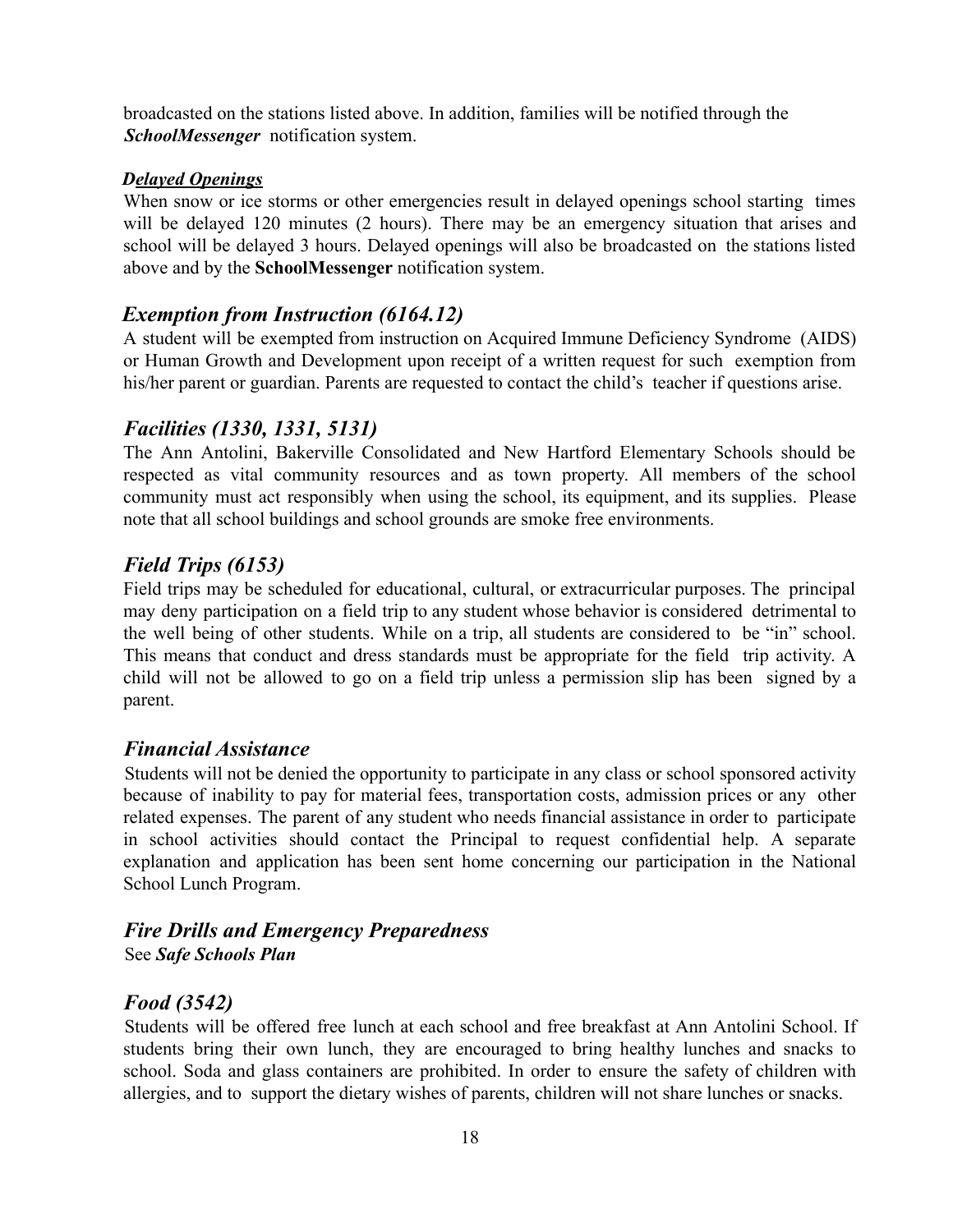The Wellness Committee has established guidelines for four in-class parties during the school year (Halloween, Winter Holiday, Valentine's Day and End-of-Year party.) A non-candy sweet treat is allowable at the Holiday and End-of-Year parties only. Please refer to the District website for guidelines.

# *Friday Folder*

All notices (conferences, special programs, calendar changes) will be communicated to parents via our electronic Friday Folder system. All notices are posted on the website on a weekly basis, and an email is sent to all families each Friday with a link to the notices for the week. The Friday Folder system provides a method for streamlining communication and for reducing the volume of paper that is sent home.

# *Fundraising (6145.81)*

Student clubs or classes, or school-related parent groups occasionally may be permitted to conduct fund-raising drives for approved school purposes. An application for permission must be made to the principal at least one month prior to the event. Except as approved by the Superintendent and/or Principal, fundraising by non-school related groups is not permitted on school property.

# *Green Cleaning 3524.2*

The New Hartford Board of Education encourages and supports efforts to implement green cleaning in all District schools.

# *Health Services (5125, 5141)*

The School Health Office is designed to provide care to students who become ill or are injured while in school.

There shall be a cumulative health record for each student enrolled in the District which will be maintained in the Nurse's office. Health records shall be granted the highest level of confidentiality and access to these records will be granted by the school administrator or school nurse.

Parents are notified of any deviation from the normal pattern of health, and suggestions are given for follow-up. It is likewise important that parents notify the school nurse in case of a student's illness. If a student is to be excused or limited for an extended period from participation in school activities, s/he is required to bring a statement signed by a physician. The school nurse is available to parents and students for conferences regarding health issues.

There are numerous policies relating to student health services, please see the 5000 series.

#### *Administration of Medication*

Parents of students requiring medication during school should contact the school nurse. Special forms are required to permit the administration of medicine in school. They are available from the school nurse, and must be signed by both the physician and the parent. All medication must be in original container with proper labels, and must be delivered by the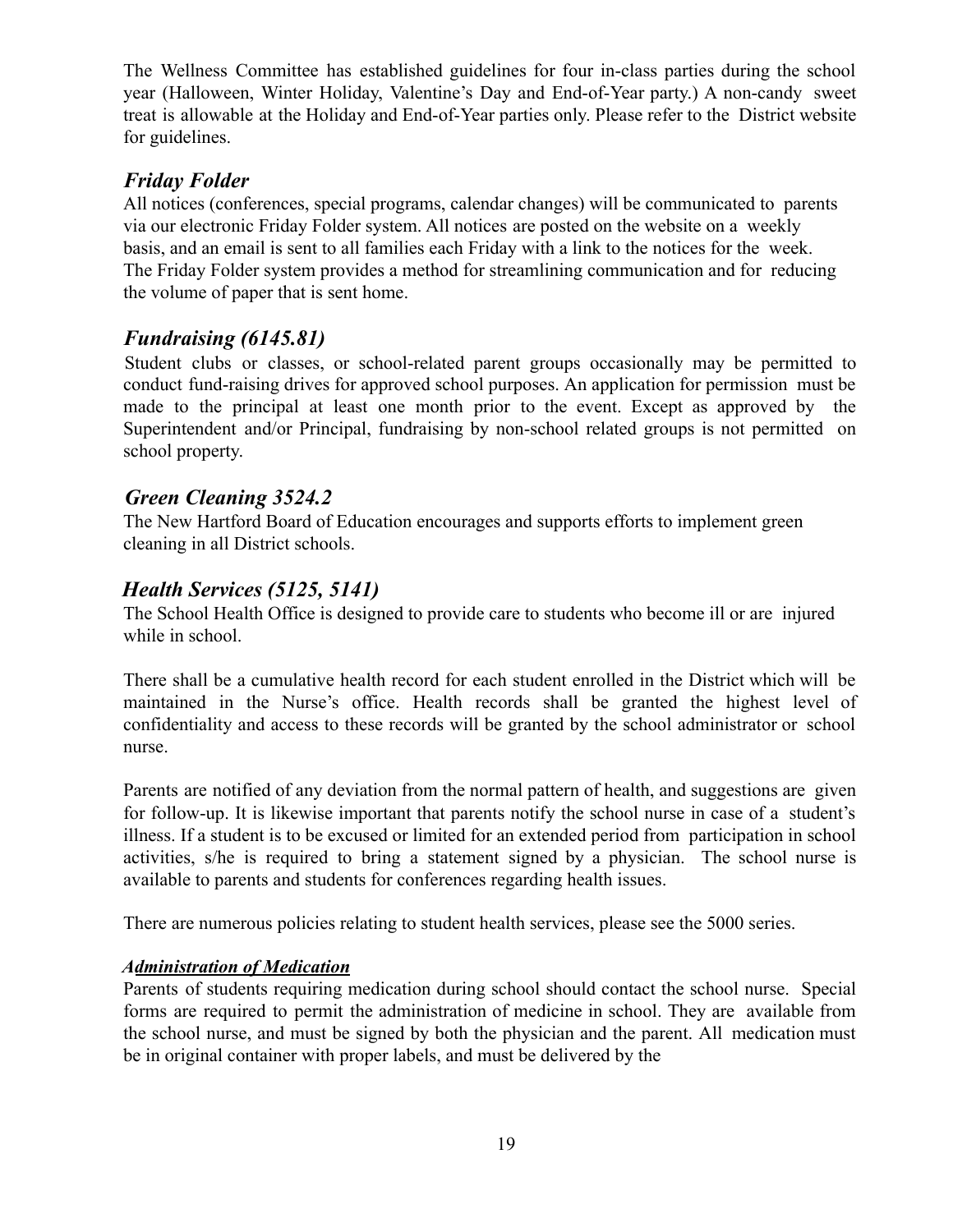#### parent directly to the school nurse*. Children are prohibited from transporting such medications.*

In the absence of the school nurse, medication for students may be administered by the principal, teacher or a licensed physical or occupational therapist.

In cases in which a student is able to self-administer medication, the parents or guardians must submit a signed statement that the medication must be taken during the school day and the student is capable of administering the medication. The statement must be accompanied by a physician's statement indicating the necessity and naming the medication, the strength, and the prescribed dosage. It must specify the schedule on which it is to be taken and the details of administration. Such statements must be renewed at the beginning of each school year. Forms for making such statements are available at the School Health Office.

#### *Communicable/Infectious Diseases*

Students with any medical condition, which, within the school setting, may expose others to disease or contagious and infectious conditions may be excluded from school and referred for medical diagnosis and treatment.

A student may not return to school until s/he is fever-free for twenty-four (24) hours. If a student has been vomiting or experiencing diarrhea, s/he may not return to school until twenty-four (24) hours without such an incident. In addition, students are to be excluded from school for communicable diseases according to the following schedule:

- Chicken Pox: Until all primary scales have come off, not longer than six (6) days.
- German Measles: For four (4) days from onset of rash.
- Measles: For five (5) days from onset of rash.
- Whooping Cough: For fourteen (14) days.
- Mumps: As long as glands remain swollen.

• Scarlet Fever: For forty-eight (48) hours after institution of specific therapy or seven (7) days from onset of first symptom.

• Impetigo: Parents are to be instructed to cleanse the area thoroughly with soap and water and apply either Bacitracin or Bacimycin. The school nurse may initiate this procedure at school. If there is no improvement in two (2) days, the child will be excluded from school.

• Pediculosis (lice): The student must be "nit and lice free" prior to returning to school The student may only return to school after treatment. An appointment must be made with the school nurse on the day the student returns to school. The school nurse will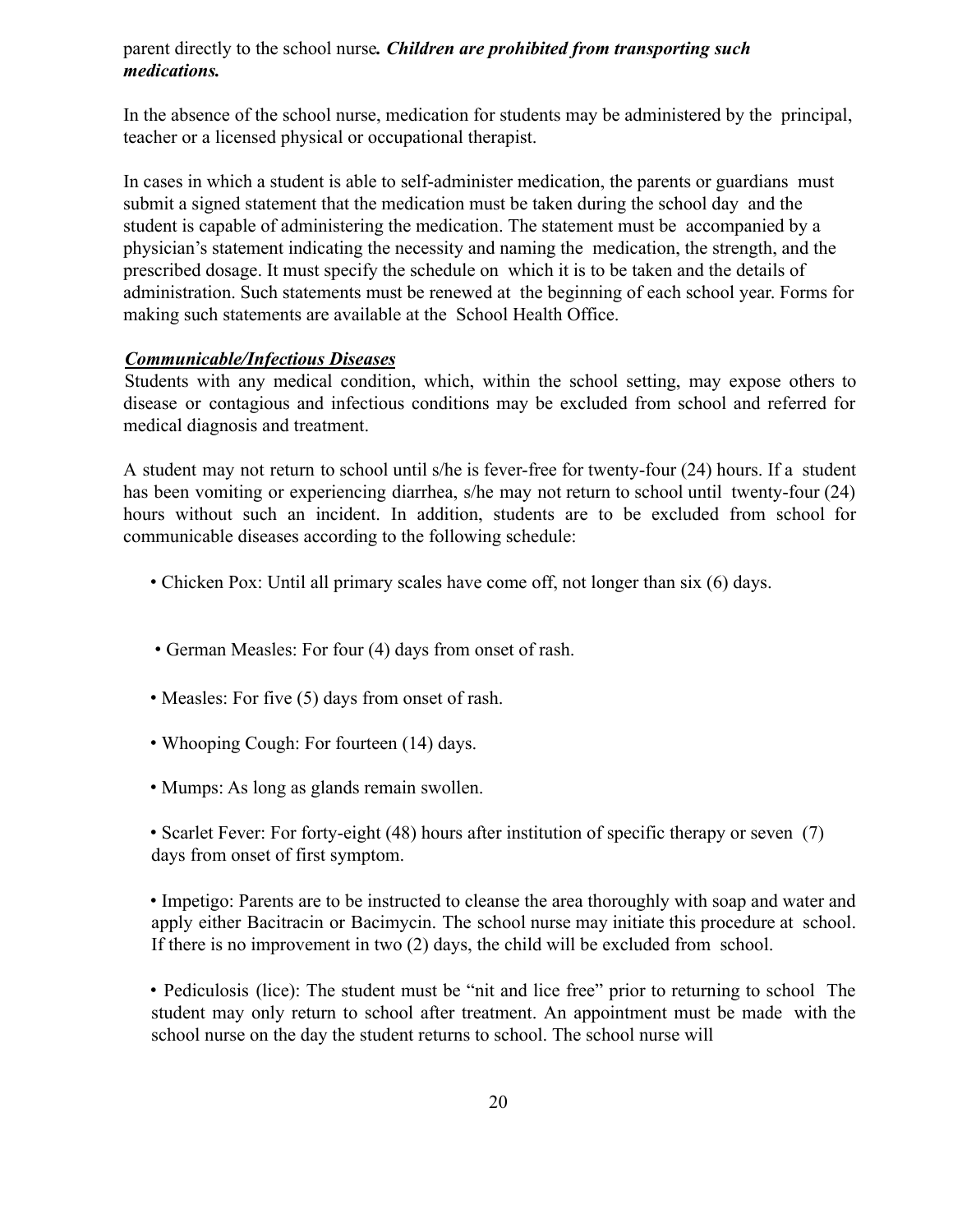check each student and authorize his/her return to the classroom. If, however, a student is inspected by his/her private physician and found to be nit and/or lice free, and the student returns to school with a note from the physician stating that the student is nit and/or lice free, the student can be admitted back into school at the discretion of the principal. In such a case the nurse will reexamine the student at her earliest convenience. If the school nurse then finds nits and/or lice, the student is referred to the school medical advisor for reexamination and further steps.

• Ringworm: Excluded until under treatment. Check contacts. Inspection by school nurse upon return to school.

• Scabies: Same as for ringworm, as described above.

• Streptococcal Infections: Excluded for at least twenty-four (24) hours after medication is initiated and temperature remains normal.

• Conjunctivitis (Pink-Eye): Excluded until treatment.

• Hand, Foot, and Mouth Disease: Excluded until mouth sores have cleared and foot/hand rash has dried.

• Pinworms: Excluded until twenty-four (24) hours after the medication and treatment have been instituted.

• Roseola (Exanthem Subitum): Excluded during rash and fever symptoms. Return twenty-four (24) hours after fever and rash have disappeared.

• Erythema Infectiosum (Fifth Disease): If diagnosed by a physician as fifth disease, no treatment is indicated and student isolation is not required.

Before a child may return to school after an absence due any of the above conditions, parents may be required to submit medical evidence that their child has recovered sufficiently to prevent exposing others. If a child has had surgery, the parent must present a written authorization from the physician/surgeon stating that the student may return to school, and indicating any dietary or physical restrictions or other pertinent information.

#### *Disabilities*

School district will not discriminate on the basis of disability as required under ADA, IDEA and Section 504 and C.G.S. 10-76a and any similar law or provision.

#### *Emergency Medical Treatment*

Parents are asked each year to complete the emergency information, on the district registration page, for use by the school in the event of a medical emergency. It is imperative that parents update the School Health Office and the School Main Office of any changes to emergency information.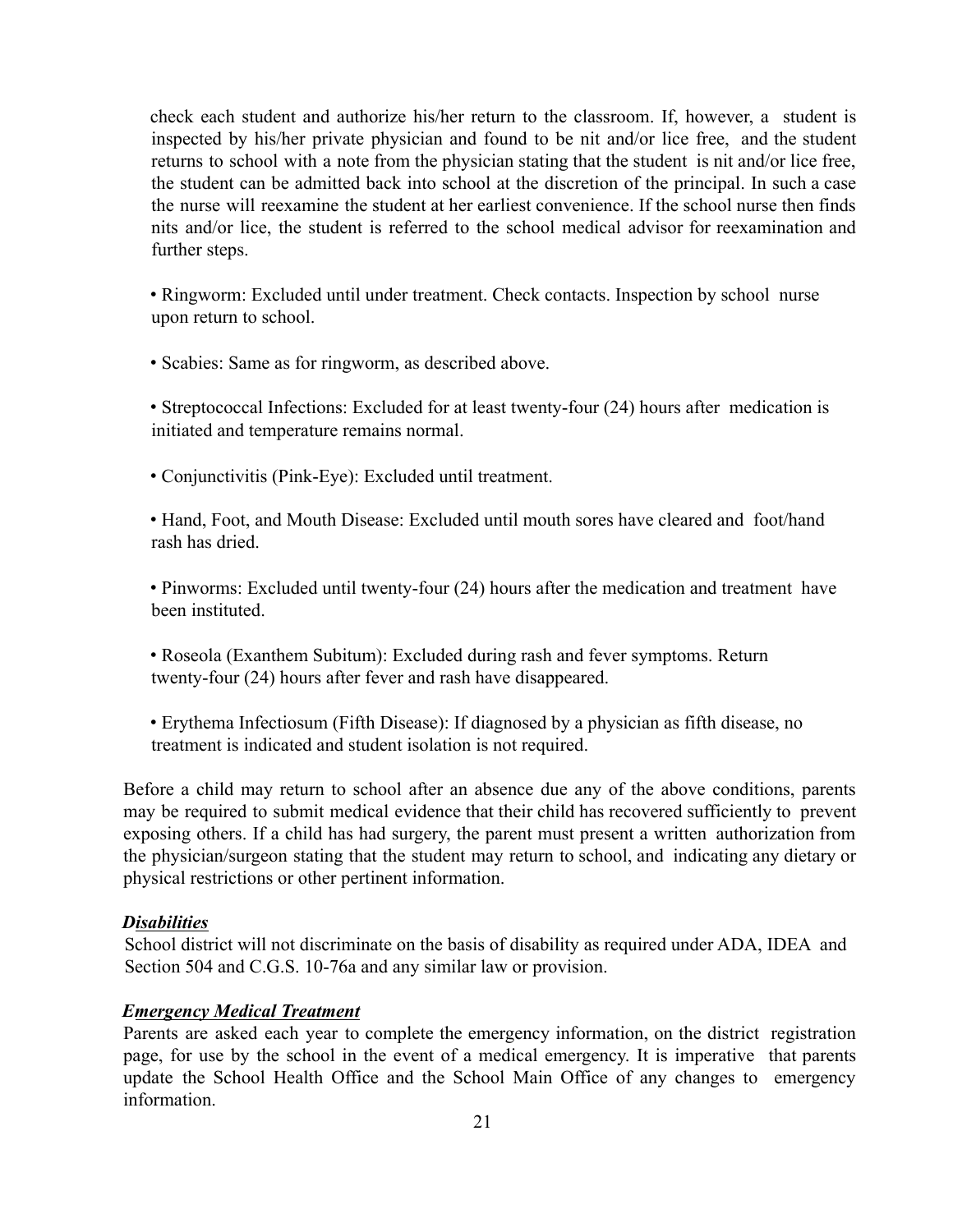#### *Illness While at School*

In the event of a student's illness, the parent or adult designee, as indicated on the student's district registration emergency contacts, will be notified by phone. If the school nurse is unable to contact any designated adult, she will contact the child's physician, the school's physician, or emergency services as appropriate.

#### *Immunizations*

All students must be immunized against certain diseases and must present a certificate from a physical or local health agency. If the student should not be immunized due to medical or religious reasons, a statement from a physician or the parent as appropriate must be provided. The required immunizations are: Diphtheria, Tetanus, Polio, Pertussis, Measles, Mumps, Hepatitis B, Varcicella (Chickenpox), Rubella and Hemophilus Influenza Type B. Parents or guardians of any children unable to have the mandated immunizations prior to initial school entry and the boosters as required in the later grades may have the immunizations, on the recommendation of the Board of Education, be paid by the town.

School nurses will keep immunization records on file in the Health Office. In addition to the required immunizations for initial entry into school for kindergarten, regular and special education preschool programs, additional immunizations are required for entry into seventh grade.

For further information regarding immunizations contact the school nurse.

#### *Physical Examinations*

All students must present evidence of a physical examination upon enrollment to the district. (C.G.S. 10-204a) A health assessment shall also be required for entry to grade 7. All students in grades K-6 will undergo vision screening by the school nurse or school health aide. Weight and height will also be checked and recorded annually in grades K through 2. Hearing screening will be conducted for all students in grades K-3, and grade 5. Postural screening will be conducted for all students in grade 5.

# *Homeless Students (5118.1)*

Under the McKinney-Vento Act, children who are homeless will not be excluded from school. Please see Board of Education policy 5118.1.

#### *Homework (6154)*

The purpose of homework is to help students become self-directed, independent learners and is related to the educational progress of the student. It serves to help all students reach their instructional goals.

Specific homework assignments may strengthen basic skills; extend classroom learning; stimulate and further interests; reinforce independent study skills; develop initiative, responsibility, and self-direction; stimulate worthwhile use of leisure time; and acquaint parents with the student's work in school. Parents are expected to ensure that their child has a quiet, suitable place to do homework.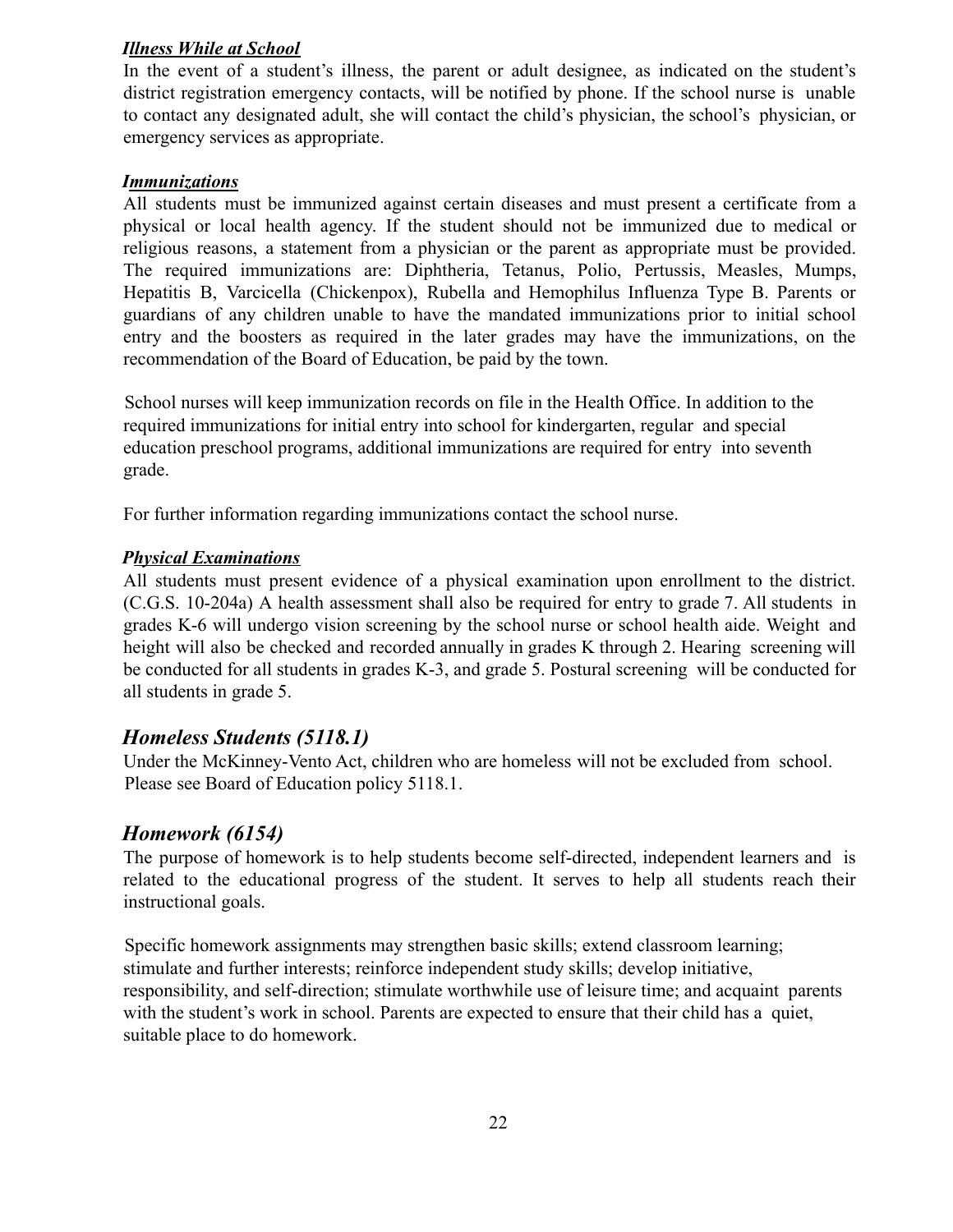Teachers will *not* provide homework during absences due to vacations and other leisure activities. All work should be made up when the student returns to school.

In addition to specifically assigned homework, all Antolini students should read daily at home for a minimum of thirty (30) minutes. Bakerville Consolidated and New Hartford Elementary students should read for a minimum of twenty (20) minutes.

# *Limited English Proficient (LEP) Students (6141.311)*

Parents of Limited English Proficient (LEP) Students participating in a language instructional program will be notified within 30 days of their child's placement in the program. The notification will include an explanation of why, a description of the program, and the parent's rights to remove their child from the LEP program. In addition, the notification will explain how the program will help the child to develop academically, learn English and achieve the standards necessary for promotion.

Students not meeting the English mastery standard or demonstrating limited progress will be provided with additional language support services which may include, but are not limited to, English as a Second Language program, sheltered English programs, English Immersion programs, summer school, after-school assistance, homework assistance and tutoring.

# *Lost and Found*

Any articles, which are found in the school or on school grounds, should be turned in to the main office. Unclaimed articles will be disposed of. Loss or suspected theft of personal or school property should be reported immediately to the main office.

# *Lunch Program (3542)*

The school lunch program shall be an integral part of the school district's total educational program. An attractive, wholesome, well-balanced lunch is essential for students to produce their best work. It is the intent of the Board that District schools take a proactive effort to encourage students to make nutritious food choices.

The Board of Education has an agreement with the Connecticut State Department of Education to participate in one or more school Child Nutrition Programs and accepts full responsibility for adhering to the federal and state guidelines and regulations pertaining to these school Child Nutrition Programs. The Board also accepts full responsibility for providing free, reduced price meals to students enrolled in the District's schools. Meals are planned to meet the specified nutrient standards outlined by the United States Department of Agriculture for children based on their age or grade group.

Although not required by law, because of the District's participation in the Child Nutrition Programs, the Board approves the establishment of a system to allow a student to charge a meal.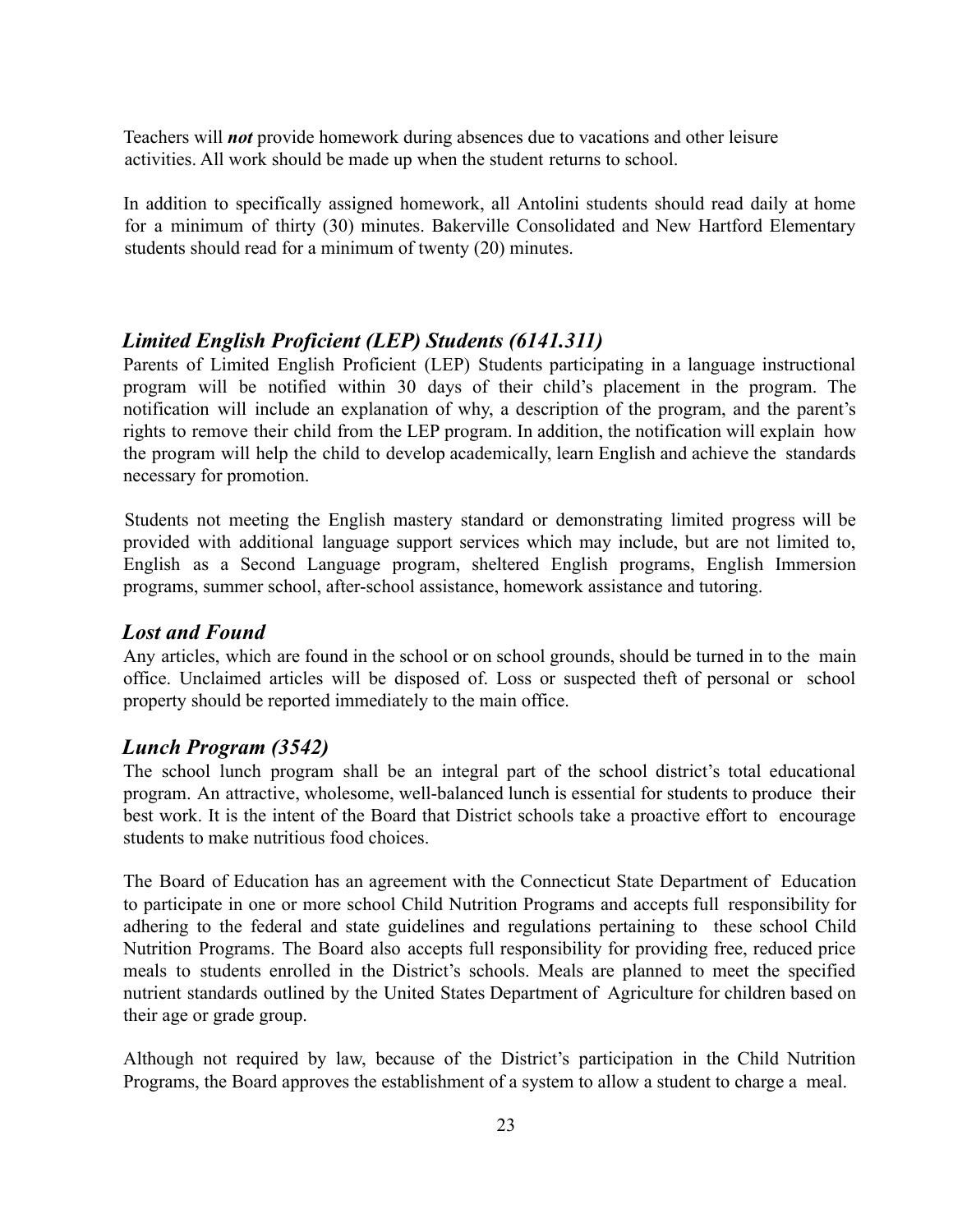The Board realizes that funds from the nonprofit school food service account, according to federal regulations, cannot be used to cover the cost of charged meals that have not been paid.

Moreover, federal funds are intended to subsidize the meals of children and may not be used to subsidize meals for adults (teachers, staff and visitors). Adults are not allowed to charge meals and shall pay for such meals at the time of service or through prepaid accounts.

The district strongly discourages meal charging, but understands that an occasional emergency makes it necessary. The District's policy is as follows:

- 1. All charges must be paid within 10 days.
- 2. Additionally, parents will receive a weekly email notification when their child's balance reaches \$5.00.
- 3. Parents of students who amass a balance of \$25.00 will be contacted by the Food Services Manager.

# *Migrant Students (6141.312)*

A full range of services will be provided to migrant students, including special education, gifted education, vocational education, language programs, counseling programs and elective classes. Parents/guardians of migrant students will be involved in and regularly consulted about the development, implementation, operation and evaluation of the migrant program.

# *National Assessment of Educational Progress (NAEP)*

The federal No Child Left Behind Act requires schools selected to participate in this national testing program to notify parents of children who will be taking the test of their right to exclude their child. Parents also have the right to inspect all NAEP data, questions and assessment instruments.

# *New Hartford Education Fund (1260)*

The New Hartford Education Endowment is a not-for-profit organization created to promote excellence in education, encourage innovation and creativity, and broaden learning opportunities for all students by generating an endowment through grants, private gifting and tax-deductible contributions. It has been created as a permanent endowment that will grow and serve the New Hartford Public Schools and the New Hartford community forever.

# *Parent/Teacher Conferences (110.1(b)*

New Hartford Public Schools encourages parents to become partners in their child's educational success. Parent/Teacher conferences are scheduled following the conclusion of the first and second marking period as follows:

> **November 22 & 23, 2021 March 23 & 24, 2022**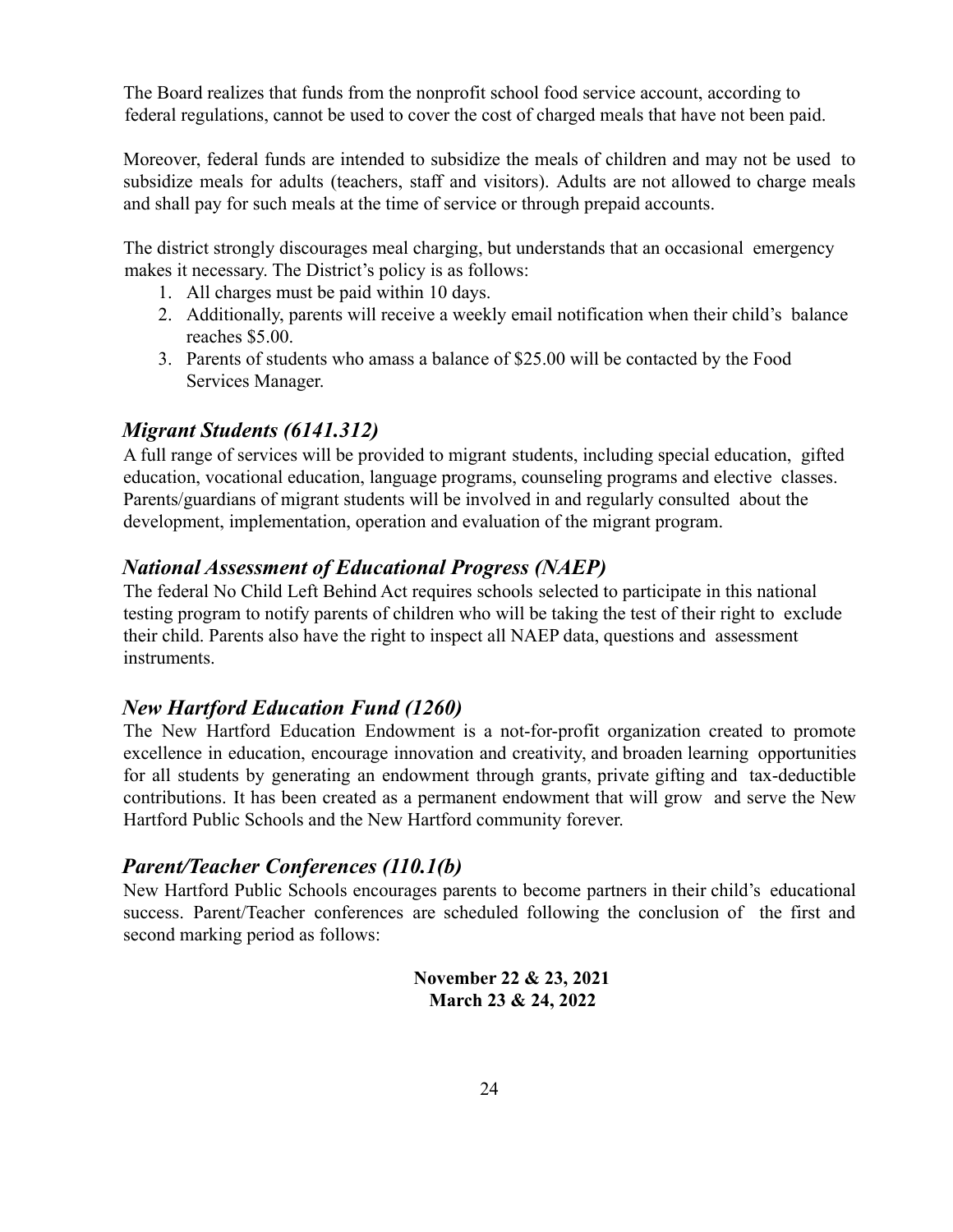In addition to the regularly scheduled conference dates listed above, parents may make an appointment to meet with their child's teacher at any other time during the school year. Parents and students, as well as teachers, the school nurse, the school psychologist, the Principal, the Director of Special Services, and the Superintendent may initiate a conference. These specially arranged conferences are held during school hours, but every effort will be made to accommodate parent schedules.

# *Parent/Teacher Organization (1210)*

The PTO is a vital link between the school, community and the parents. Parents and teachers are urged to join and take an active part in the PTO.

# *Pesticide Application (3524.1)*

Only certified pesticide applicators shall be used in schools for any non-emergency pesticide use in school buildings or on school grounds. Areas to receive pesticide application will be posted and a written record of all pesticide applications will be maintained for five years. Parents and staff who want to receive advance notice of all pesticide use will be listed on a registry and such notice will be provided as required by law. Parents who want to be notified prior to pesticide applications inside Antolini, Bakerville Consolidated and/or New Hartford Elementary Schools must advise the principal in writing by completing the Pesticide Notification Form.

# *Photography and Videoing*

Please see *Student Directory*

# *Pledge of Allegiance (6115)*

The New Hartford Public Schools will provide an opportunity during morning opening exercises for all students to say the Pledge of Allegiance. Participation in the recitation of the Pledge is voluntary.

# *Promotion/Retention (5123)*

Promotion or retention will be handled on an individual basis. The final decision rests with the school principal.

# *Psychotropic Drug Use (5141)*

The New Hartford Board of Education prohibits school personnel from recommending use of psychotropic drugs for any child.

School medical staff, including the nurse or medical advisor, may recommend that an appropriate medical practitioner evaluate a child, and PPT's may discuss the appropriateness of consultation and evaluation by a medical practitioner.

# *Pupil Progress Reports (6146.1)*

Written reports of student grades and absences shall be issued to parents three times each year. During the 2021-22 school year, Pupil Progress Reports will be sent home with the students on the following dates:

> **November 19, 2021 March 18, 2022 The last day of school** 25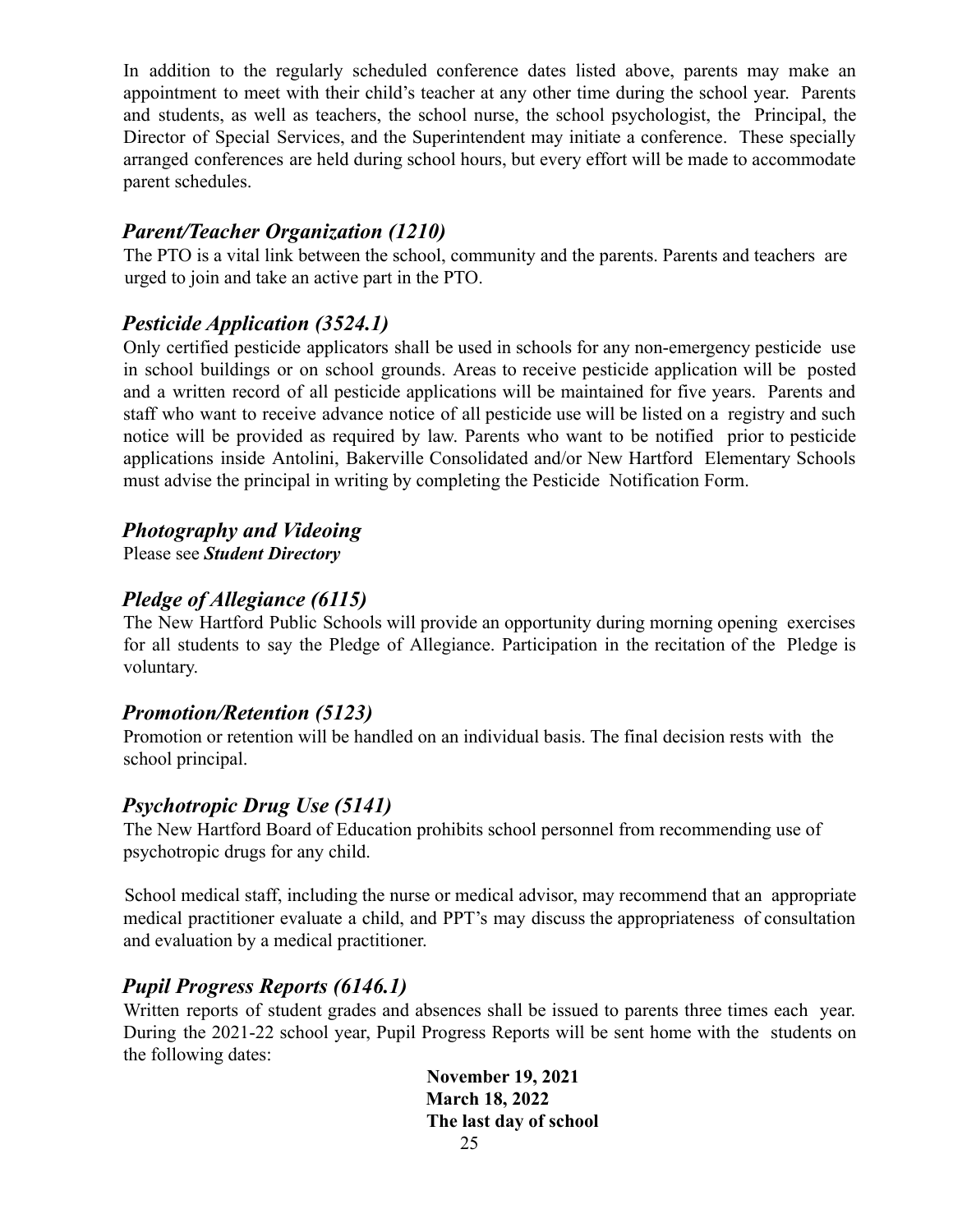Parents should review the Pupil Progress Report with their child and be prepared to discuss the contents of the report with their child's teacher at parent/teacher conferences. Your student's report card envelope should be signed where indicated and returned to the classroom teacher.

#### *Response To Intervention*

Response To Intervention (RTI)/Scientific Research Based Instruction (SRBI) is a method of academic intervention used in the United States designed to provide early, effective assistance to children who are having difficulty learning. Response to intervention was also designed to function as a data-based process of diagnosing learning disabilities. This method can be used at the group and individual level. The RTI method has been developed by researchers as an alternative to identifying learning disabilities with the ability-achievement discrepancy model, which requires children to exhibit a severe discrepancy between their IQ and academic achievement as measured by standardized tests. Further, the RTI process brings more clarity to the Specific Learning Disability (SLD) category of the Individuals with Disabilities Education Improvement Act (IDEA 2004), which has been referred to as a residual category for children with moderate learning problems.

RTI seeks to prevent academic failure through early intervention, frequent measurement, and increasingly intensive research-based instructional interventions for children who continue to have difficulty. Students who do not show a response to effective interventions are likely (or, more likely than students who respond) to have biologically-based learning disabilities and to be in need of special education. Please speak to your child's teacher and/or principal for additional information.

#### *Safe School Plan (6114)*

The New Hartford Public Schools has implemented a Safe School Plan that, among other things, includes a variety of emergency and drill procedures, in addition to our regular fire drill procedures. Throughout the year, teachers talk with their students about these emergency procedures so that they are fully prepared for the drills and for any potential emergency situation. These discussions will help to alleviate any concerns or worries that the students might experience. These plans are not posted publicly as much of the information is pertinent to school personnel and town safety officials.

#### *Fire Drills*

Fire drills are held at regular intervals as required by state law. Students must follow the exit directions posted in each classroom. A crisis response drill may be substituted for one of the required monthly school fire drills every three months.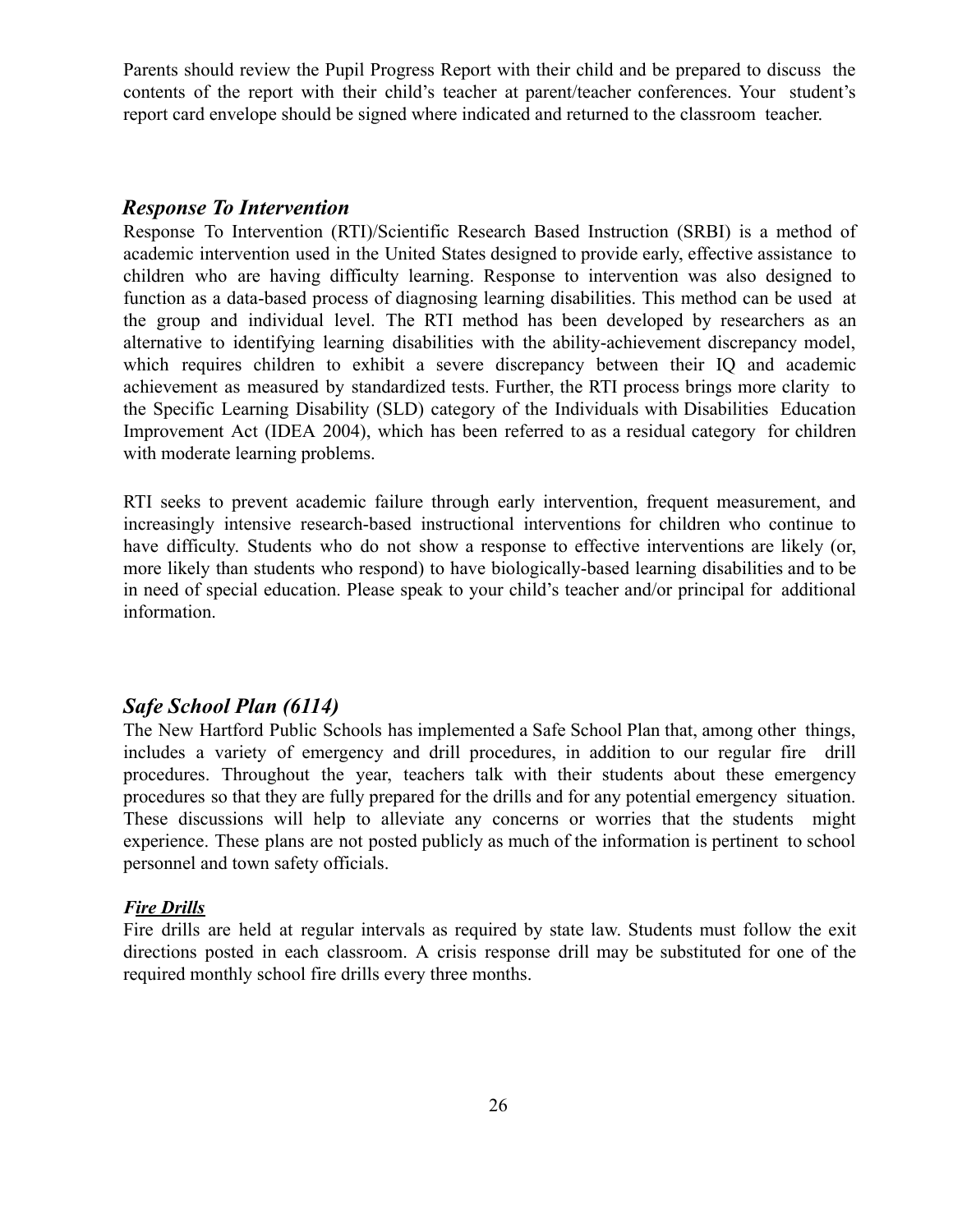#### *Total Security Situation Drill*

This refers to a complete lockdown procedure when a potential or actual danger threatens the safety of the school population. (An example would be a threatening intruder in the building. The building principal (or designee) would announce a total security situation via the school intercom.

#### *Security Situation Drill*

This refers to a partial lockdown procedure when the general school population is not threatened but there is an emergency involving a student or a small group of students. (An example would be a student medical/behavior emergency or loss of power.)

#### *Building Evacuation Drill*

The building evacuation protocol is to be followed in the event that the school must be immediately evacuated. (An example would be a threatening odor or chemical spill.)

#### *Bomb Threat*

Building evacuation procedures would be followed as directed by our police department.

## *School Ceremonies and Observances (6115)*

The school district recognizes the value of certain ceremonies and observances in promoting patriotism and good citizenship among the students. Therefore, activities in schools commemorating national holidays such as Memorial Day, Thanksgiving and President's Day are encouraged. New Hartford Public Schools reminds students, faculty and administration of the variety of religious beliefs, and all are urged to be conscious of and respect the sensitivities of others.

Activities related to a religious holiday or theme will be planned to ensure that the activity is not devotional, and that students of all faiths can join without feeling that they are compromising their own beliefs.

Students shall be given the option to be excused from participating in those parts of a program or curriculum involving a religious theme which conflicts with their own religious beliefs. If a parent or student has any questions regarding the use of religious music, artwork and/or symbols in a particular course/activity, the building principal should be contacted.

# *School Property and Equipment (3510)*

It is the policy of the Board to hold students responsible for any loss of or damage to the property of the school under the jurisdiction of the Board when the loss or damage occurs through fault of the student.

Any student damaging or defacing school property will be financially liable for restoring the property regardless of the condition of the property at the time of the destructive act, in addition to any other discipline up to and including arrest or civil prosecution as deemed appropriate.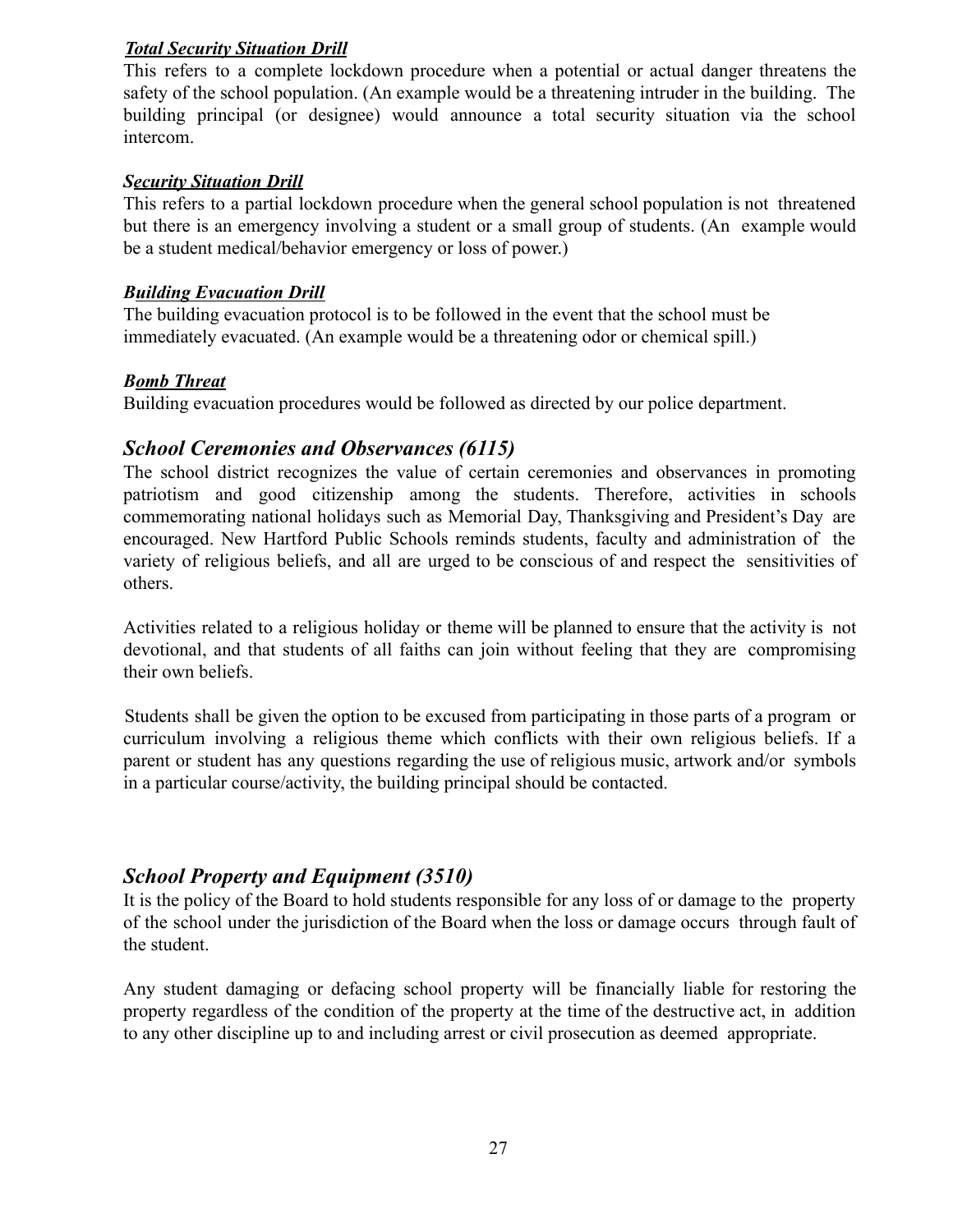In addition, anyone who witnesses such an act and fails to report it to the proper authorities will be considered as having contributed to that action.

Each student is assigned a desk and is provided with textbooks, calculators, and other school materials. These items are the property of the school and lent to students for their convenience during the school year. School property should be kept in good order and not abused. School desks and closets may be subject to inspection by school officials. These items are school property and are subject to search without cause; students should have no expectation of privacy.

Students are responsible for the care of books and supplies entrusted to their use. They will be assessed damage to textbooks, equipment or materials. In accordance with state law, the school reserves the right to withhold grades, transcripts, or report cards until the student pays for or returns the textbooks, library book or other educational materials.

#### *Section 504 Parental Rights*

Section 504 of the Rehabilitation Act provides services for students identified as having a disability as defined by the Act, which substantially limits a major life activity. You have the following rights:

- 1. The right to be informed of your rights under Section 504 of the Rehabilitation Act.
- 2. The right for your child to have equal opportunities to participate in academic, nonacademic and extracurricular activities in your school.
- 3. The right to be notified about referral, evaluation and programs for your child.
- 4. The right for your child to be evaluated fairly.
- 5. The right for your child, if eligible for services under Section 504, to receive accommodations, modifications, and related services.
- 6. The right for your child to be educated with peers who do not have disabilities as much as possible.
- 7. The right to an impartial hearing if you disagree with the school regarding your child's educational program.
- 8. The right to review and obtain copies of your child's records.
- 9. The right to request attorney fees related to securing your rights under Section 504.
- 10. The right to request changes in the educational program of your child.

#### *Sexual Harassment (5145)*

It is the policy of the Board of Education to maintain learning and working environments that are free from sexual harassment. The Board of Education prohibits any form of sexual harassment.

It shall be a violation of this policy for any student, employee, individual under contract or volunteer subject to the control of the Board of Education to harass a student, employee, individual under contract, or a volunteer, through conduct or communication of a sexual nature as defined by this policy.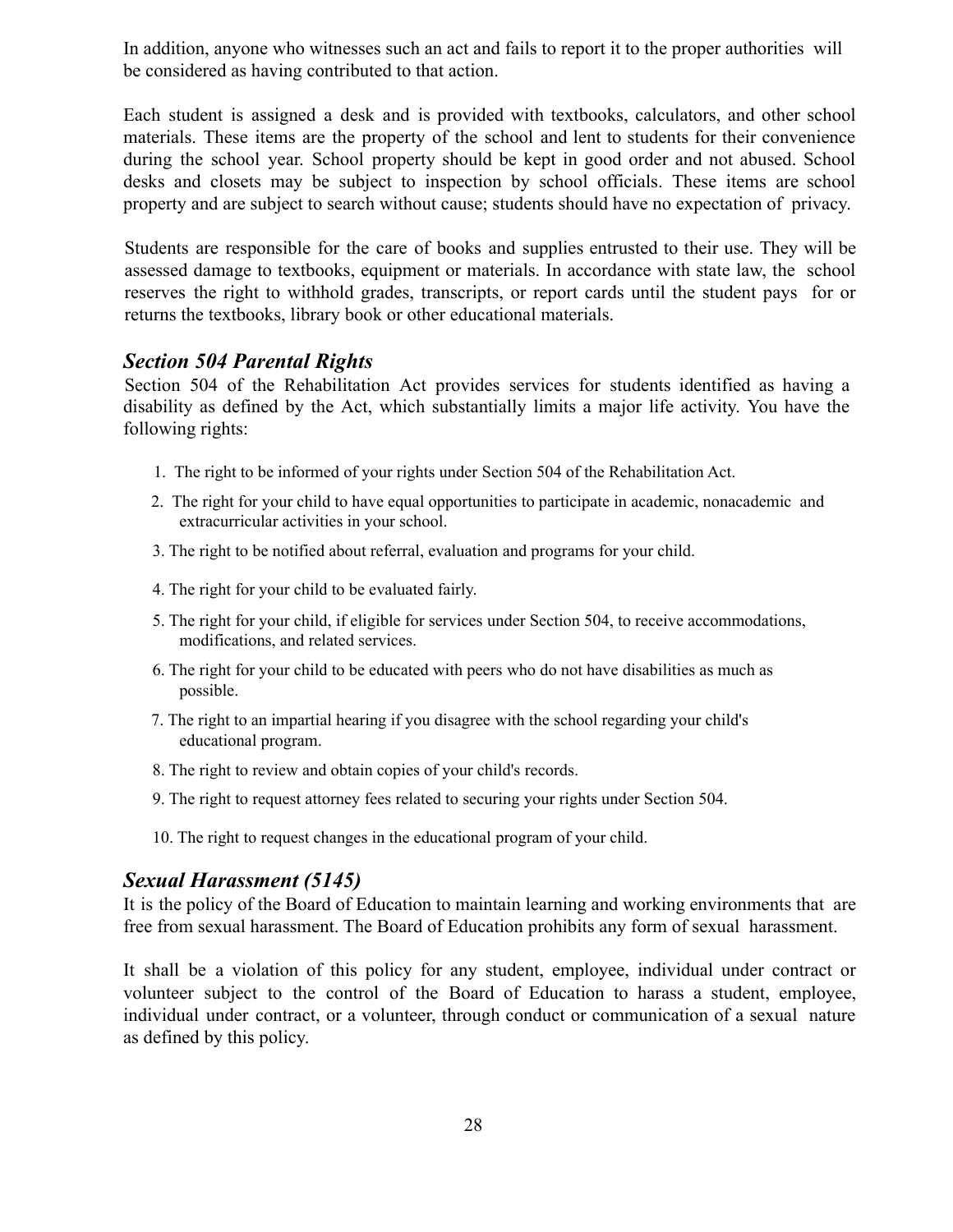Sexual harassment is defined as unwelcome conduct of a sexual nature, whether verbal, non verbal, or physical, including but not limited to, insulting or degrading sexual remarks or conduct, threats or suggestions that an individual's submission to or rejection of unwelcome conduct will in any way influence a decision regarding education or that it will interfere in any way with a person's education or create an intimidating, hostile, or offensive educational environment. Sexual harassment is prohibited regardless of the sex of the victim or that of the harasser.

Sexual harassment by a student, employee, individual under contract, or volunteer will result in disciplinary action up to and including dismissal or expulsion.

Any student who believes s/he has been the victim of sexual harassment should promptly report such complaint to the principal or to the Title IX coordinator (The Director of Student Services). All complaints of sexual harassment will be investigated promptly and appropriate action taken as a result. To the extent allowed by law, confidentiality will be maintained by all persons involved in the investigation.

No reprisals or retaliation will be allowed against anyone making a good-faith report or charge of sexual harassment.

# *Smoke Free Environment (1331)*

In accordance with law and to promote the health and safety of all students and staff, the District prohibits all employees, students and patrons from smoking or using tobacco products in all school facilities, buildings and buses or other District transportation at all times, including athletic events and meetings.

# *Student Directory (5125)*

School personnel are often asked to share student directory information. Student Directory information includes name, address, home phone and parent's name and email. In addition, the media may sometimes photograph/videotape students at work or play and teachers may post student's work and photograph to the school's website. It is the district policy, in regards to the media, that full names and identifying information never be published either on our website or to the media.

If you choose to not have certain information released, please sign form 5125. This form is also included in the yearly registration packet.

# *Student Privacy – Surveys (5145)*

Surveys can be a valuable resource for schools and communities in determining student needs for educational services. When a survey is used, every effort will be made to ask questions in a neutral manner to ensure the accuracy of the survey.

Administrators, teachers, other staff members and the Board of Education may use surveys for many purposes. Administrative approval is required for surveys. Surveys and responses will not be used in any identifying manner.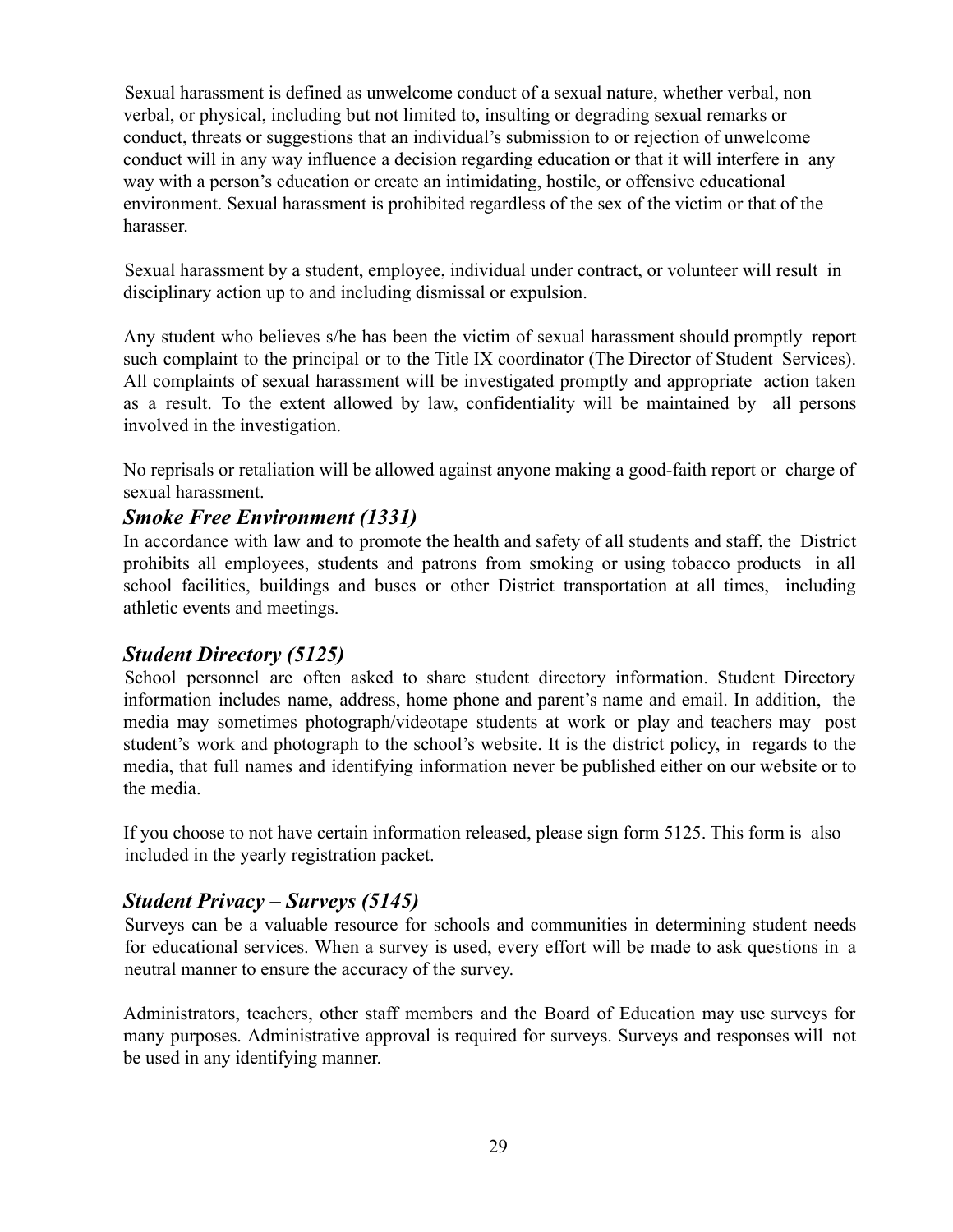Surveys conducted for other agencies, organizations or individuals must have the recommendation of the Superintendent of Schools and the approval of the Board of Education as to content and purpose. The results of such approved surveys must be shared with the Board of Education. Parents must be notified of any such surveys given by other agencies. Parents/guardians shall have the right to inspect, upon their request, a survey created by a third party before the survey is administered or distributed by a school to a student. Survey results will be available to parents and other interested parties.

Parents/guardians have the right to refuse participation by their child in writing, in the following activities:

- 1. The collection, disclosure and use of personal information gathered from students for the purpose of marketing or selling that information.
- 2. The administration of any survey that delves into the restricted sensitive subject areas identified and listed above.
- 3. The administration of any non-emergency, invasive physical examination or screening that is required as a condition of attendance by the school not necessary to protect the immediate health or safety of the student or other students and not otherwise permitted or required by state law.

Parents/guardians or a student shall also have the right to inspect, upon request, any instructional material used as part of the educational curriculum.

## *Student Records (5125)*

A student's school records are confidential and are protected by law from unauthorized inspection or use. A cumulative record is maintained for each student from the time the student enters the district until the student withdraws or graduates. This record moves with the student from school to school.

The cumulative file contains the student's name, address, phone numbers, date of birth, age, health records, progress reports, test results, attendance data and legal documents.

By law, both parents, whether married, separated, or divorced, have access to the records of a student who is under 18 or a dependent for tax purposes. A parent whose rights have been legally terminated will be denied access to the records if the school is given a copy of the court terminating these rights.

The principal is custodian of all records for currently enrolled students at the assigned school. Records may be reviewed during regular school hours upon completion of the written request. The record's principal will respond to reasonable requests for explanation and interpretation of the records.

Parents may request that specific records be removed from the cumulative file by submitting a written request to the principal. (See Board policy #5125). If the principal decides that the requested change is not warranted, the principal will inform the parents of their right to a hearing with the Superintendent.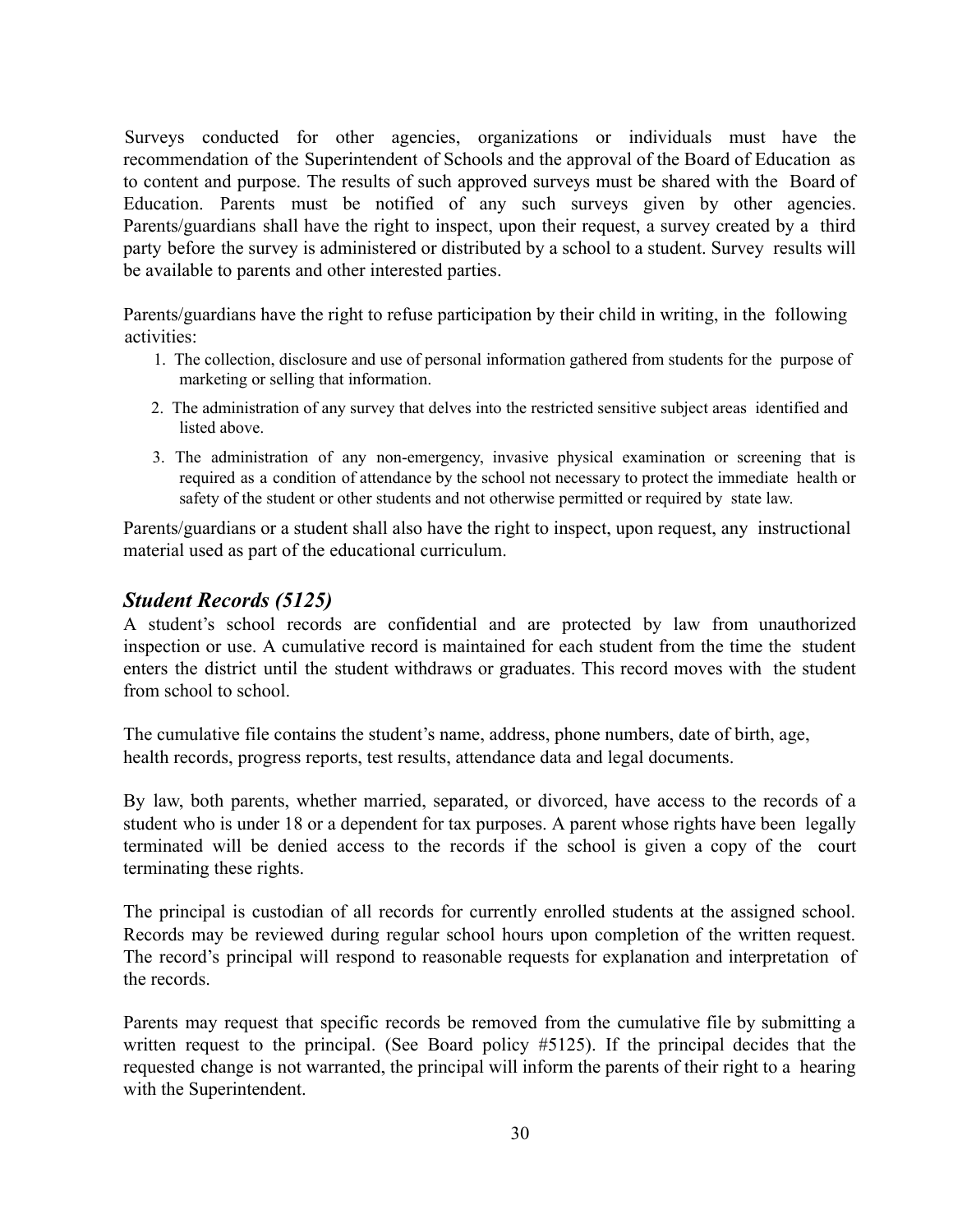Copies of student records are available at a cost of \$ .50 per page. Parents may be denied copies of a student's records if the parent fails to follow proper procedures and pay the copying charge, or when the district is given a copy of a court order terminating the parental rights. If the student qualifies for free or reduced-price meals and the parents are unable to view the records during regular school hours, upon written request of the parent, one copy of the record will be provided at no charge.

The District, when a student moves to a new school system, will send the student's records to the new district within ten business days of receiving written notice of the move from the new district. Unless the parents/guardians of the student authorize the record transfer in writing, the sending District is required to send a notice when the records are sent to the new district.

*Teacher and Paraprofessional Qualifications (4111 & 4222.1)* Parents have the right to request information about the professional qualifications of their child's teacher(s). The response will indicate whether the teacher is certified for the subject matter and grade taught; the teacher's undergraduate major and any graduate degrees or certifications a teacher may have. Parents will also be advised, if requested, as to whether the child is provided service by paraprofessionals and their qualifications.

# *Technology/Student Responsible Use Policy (6141.321) Acceptable Use Policy for Students of Technology Resources*

New Hartford Public Schools is pleased to offer to all students, regardless of gender religion, ethnicity, developmental level or learning exceptionality, equitable access to district computers, communication systems (email, web sites, smart phones, blogging, podcasting and/or other emerging technologies), the Internet and an array of technology resources, to promote educational excellence and innovation. While using District and personal technology resources on or near school property, in school vehicles and buses, at school-sponsored activities, as well as using district technology resources via off-campus remote access, each student must act in an appropriate manner consistent with school, district, and legal guidelines. It is the joint responsibility of school personnel and the parent or guardian of each student to educate the student about his/her responsibilities and to establish expectations when using technology. The District recognizes its responsibility to educate students regarding appropriate online behavior. Therefore, students will be provided instruction including, but not limited to, positive interaction with others online, educationally related social networking sites and chat rooms, proper online social etiquette, protection from online predators and personal safety, and how to recognize and respond to cyberbullying and other threats.

Access to New Hartford Public School technology resources is provided to students who agree to act in a considerate and responsible manner. Prior to being allowed access to the Internet at school or through technology resources provided through New Hartford Public School, students and their parents must sign the New Hartford Public School Acceptable Use Consent Form acknowledging their responsibilities. Students must comply with New Hartford Public School standards and honor this agreement to be permitted the use of New Hartford Public School technology resources.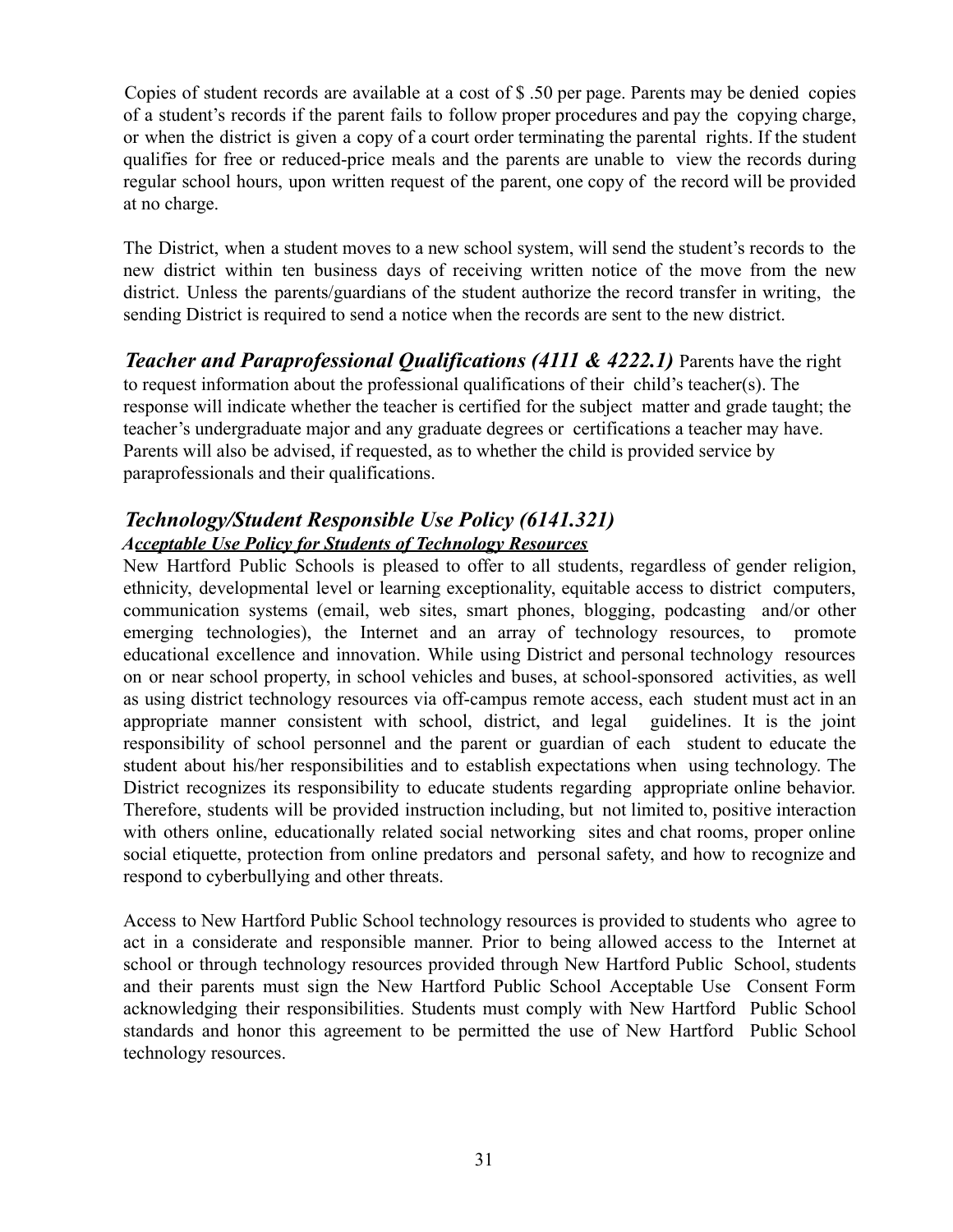New Hartford Public School technology resources are provided to students to conduct research, access curriculum resources, enhance parent involvement, complete assignments, and communicate with others in furtherance of their education. Access is a privilege, not a right; as such, general rules of school behavior apply. Just as students are responsible for good behavior in a classroom or on school grounds, they must also be responsible when using school computer networks, technology resources, and/or personal technologies.

**If a student violates any of these rules, his/her use shall be terminated and future access may be denied. Disciplinary action may also result.** If possible criminal activity is discovered, the proper law enforcement authorities will be notified. Disciplinary action for students shall be in accordance with existing discipline policies and may include suspension or expulsion in accordance with the laws of the State of Connecticut and New Hartford Public School policy.

- 1. New Hartford Public School technology resources shall only be used to access educational information and to promote learning activities both at school and home, including the facilitation of communication between the home and school.
- 2. Students shall not load personal software or programs on District computers nor shall they download programs from the Internet without the approval of their instructor. 3. Virtual and physical vandalism shall not be tolerated. Any intentional act by a student that damages or interferes with performance of District technology hardware, software, operating systems, or communication systems will be considered vandalism and will be subject to school discipline and/or appropriate criminal or civil action. This includes restitution for damaged equipment.
- 4. Students agree not to send, access, submit, publish, display or print over the Internet or New Hartford Public School network, or using New Hartford Public School technology resources, any defamatory, inaccurate, abusive, obscene, profane, sexually oriented, threatening, offensive or illegal material. Cyber-bullying is specifically prohibited. (See also Bullying Policy 5131.911.) It shall be the student's responsibility to report the inappropriate use, website, or communication to the student's teacher or other staff member.
- 5. Although the District uses a software filter to block known inappropriate websites and prohibit access to harmful materials accessed from a District network, the District does not filter or block access to harmful materials accessed from a District-provided resource that is being used outside of the District network. Under any circumstances, filtering technology is not perfect and therefore may in effect both interfere with legitimate educational purposes and allow some objectionable material to be viewed.
- 6. The use of New Hartford Public School technology resources is not private; students should not expect that files stored on or transmitted via the District's resources will be confidential. All digital transmissions are subject to inspection and/or monitoring by District employees and other officials. Digital storage is New Hartford Public School property, and as such, network administrators will review files and communications to maintain system integrity and ensure that students are using technology responsibly.
- 7. New Hartford Public School denies any responsibility for the accuracy of information obtained from the Internet or on-line resources.
- 8. New Hartford Public School makes no warranties of any kind, expressed or implied, for the technology resources it provides to students.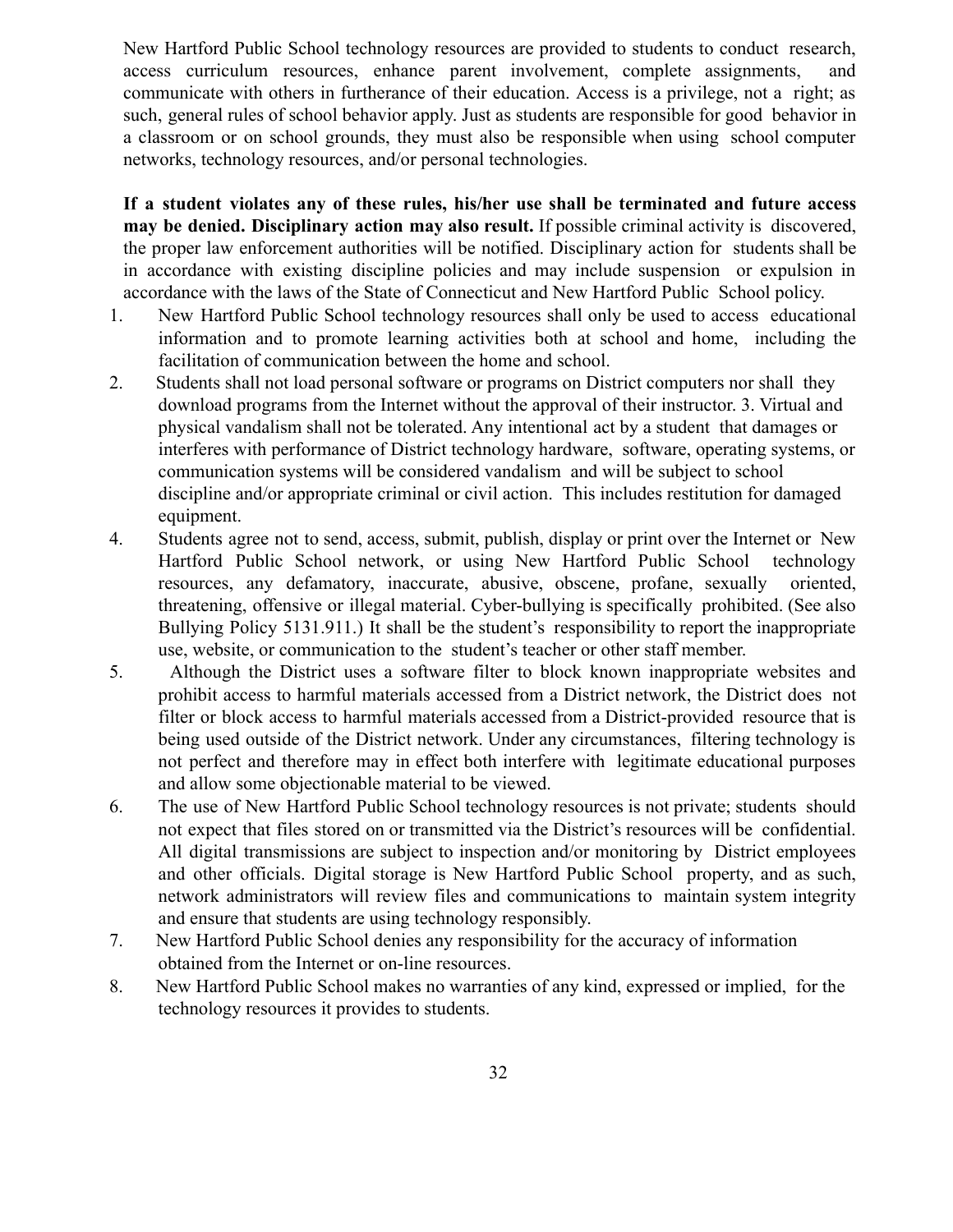- 9. Copyright  $\mathbb{O}$ , Trademark <sup>TM</sup> and/or Registered  $\mathbb{O}$  laws must be adhered to at all times. All materials from the Internet and other digital resources, including graphics, which are used in student projects or reports, must be properly cited. Copyrighted, Trademarked or Registered materials may not be placed on the Internet without the permission of the author/owner.
- 10. Students shall not post or transmit their own or other's personal information such as home addresses, telephone numbers, last names, photos or other personal identifying information.
- 11. The use of District technology resources may involve the use of a password, network access code or other identifying or validating code. Such passwords and codes are to be protected as private information provided to the individual user for their sole purpose. Such passwords and codes shall not be disclosed by the student to others.
- 12. Students shall not use District technology resources to conduct for-profit business activities. Students shall not use District technology resources for advertising,promoting commercial purposes or similar objectives, including the purchase of any items or services.
- 13. Students may bring personal technology, including computers, smart phones, network access devices, or other electronic signaling devices to school provided that such technology is used for instructional purposes. Students shall abide by the instructions provided by teachers and other school staff in the use of such personal technologies. Access to the Internet or other District communication systems from personal technology is limited to wireless access points on the school campuses or other access devices away from school. Access to the Internet or other District communication systems from personal technology is not available via hardwire connections.

#### *Consequences of Misuse and/or Violation of the Provisions of this Agreement*

Misuse of personal or District technology resources on or near school property, in school vehicles and buses, at school-sponsored activities, as well as using district technology resources via off-campus remote access, may result in disciplinary action up to and including expulsion from the schools of the District. This Agreement shall be used in conjunction with New Hartford Public School Board of Education policies, Connecticut Education Code, and other local, state and federal laws and regulations governing the applicable matter.

Students, parents and guardians should recognize that the nature of the use of District technology resources extends outside of the school itself and into off-campus remote locations such as homes. The District's jurisdiction to enforce student behavior and discipline policies and rules shall apply whether the misuse or violation is at school or away from school as long as the District's technology resources are being used in the inappropriate behavior.

#### *Limitation of Liability*

*New Hartford Public Schools shall not be responsible for any damages suffered by the student, including those arising from non-deliveries, misdeliveries, service interruptions, unauthorized use, loss of data, and exposure to potentially harmful or inappropriate material or people. Use of any information obtained via the Internet or communications technologies is at the student's own risk. New Hartford Public School specifically denies any responsibility for the accuracy or quality of information obtained through the Internet.*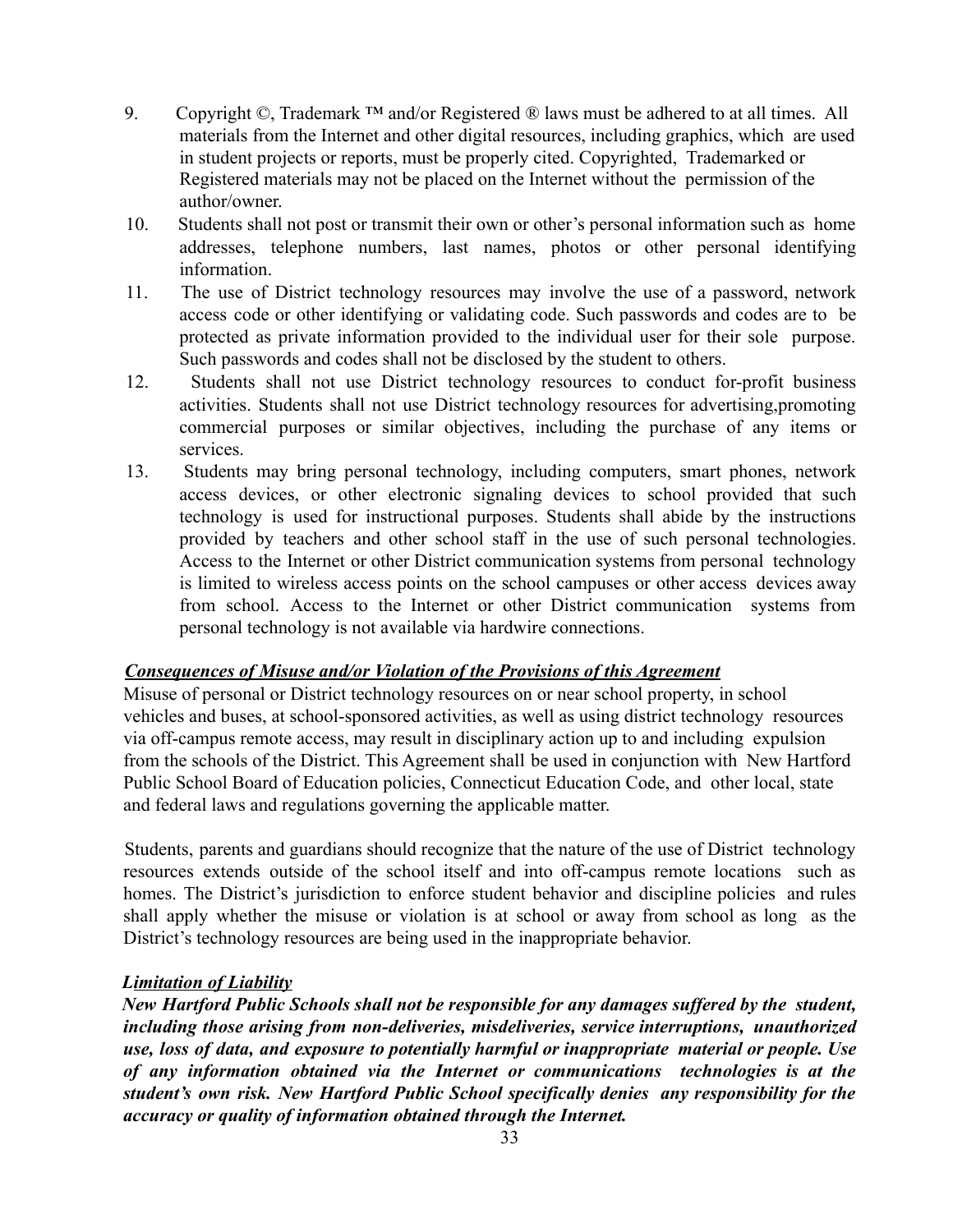*The District assumes no liability for personal technology, including computers, smart phones, network access devices, or other electronic signaling devices, if such devices are damaged, lost or stolen. The student and his/her parent/guardian shall indemnify and hold New Hartford Public School harmless from any losses sustained as the result of use or misuse of the district's technology resources by the student, and/or the loss or damage of personal technology.*

## *Title I (6172.4)*

#### *Comparability or Services*

All district schools, regardless of whether they receive Federal Title I funds, provide services that, taken as a whole, are substantially comparable. Staff, curriculum materials and instructional supplies are provided in a manner to ensure equivalency among district schools.

#### *Parental Involvement*

Parents of a child in a Title I funded program will receive a copy of the district's parental involvement policy, including provisions of an annual meeting and involvement of parents in the planning, review and implementation of Title I programs.

## *Toys and Games (5131)*

Students should not bring toys or games to school unless they have permission from their teacher. Trading of collectible cards is not allowed in school. In addition, the use of cell phones, ipods, laser pointers and other electronic devices is prohibited. Such items may be confiscated if the policy is violated. They may be retrieved upon parental request.

# *Visitors (1250)*

Parents and other visitors are welcome to visit the school. All visitors must first report to the principal's office where they will sign in and receive a visitor badge. This badge must be worn at all times during the visit. Visitors must sign out at the main office at the end of their stay, and must return the badge at that time. Visits to individual classrooms during instructional time shall be permitted only with the principal's approval, and such visits shall not be permitted if their duration or frequency interferes with the delivery of instruction or disrupts the normal school environment.

Unauthorized persons shall not be permitted in school buildings or on school grounds. School principals are authorized to take appropriate action to prevent such persons from entering the building or from loitering on the grounds. Such persons will be prosecuted to the full extent of the law.

# *Volunteers (1212)*

The Board of Education recognizes that volunteers can make valuable contributions to our schools. The Board endorses a program encouraging community residents to take an active role in improving schools and to become school volunteers in schools subject to suitable regulation and safeguards. Appropriate recognition of volunteer services shall be made by the Board and school district administration.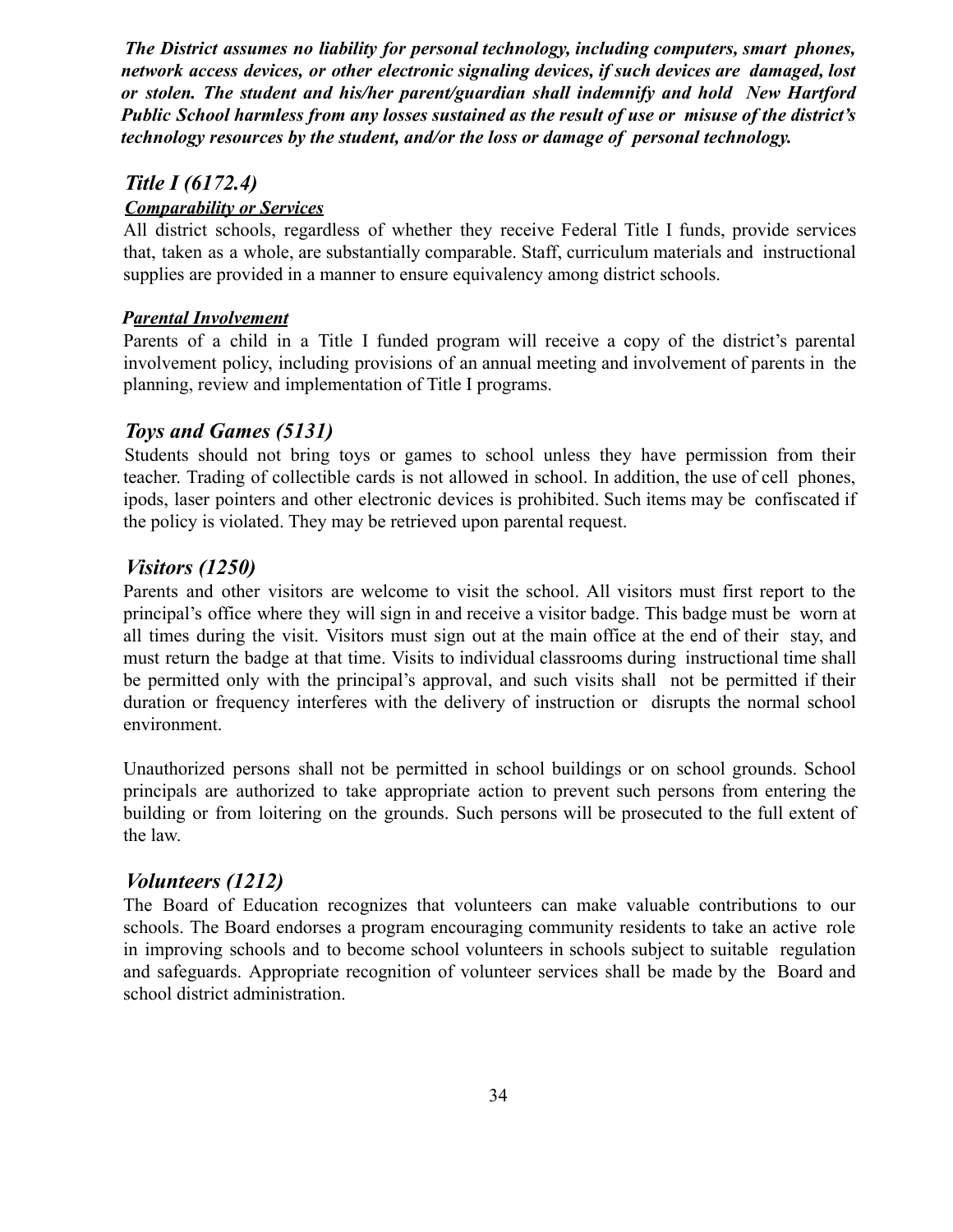The Board of Education encourages the use of volunteers to: (1) increase students' educational attainment, (2) provide enrichment experiences for students, (3) increase the effective utilization of staff time and skills, (4) give more individual attention to students, and (5) promote greater community involvement.

Form 1212 must be completed annually by all volunteers and be housed in the Main Office. The district has identified two classifications of volunteers: Group I and Group II. Volunteers will be classified in Group I when they engage in activities in the presence of a New Hartford Schools employee. Volunteers will be classified as Group II when they provide services to students when not in the direct presence of a New Hartford Schools employee. Group II volunteers will be required to complete a consent form regarding the release of information concerning any prior or pending criminal offenses, and such volunteers will be required to submit to a record check of the Department of Children and Families (DCF) Abuse and Neglect Registry.

Refer to Board policy 1212 (a-c)

## *Wellness*

Student wellness, including good nutrition and physical activity, is promoted through the District's educational program, school activities, and meal programs. Federal and state standards will be met pertaining to all foods and beverages available for sale to students. A sequential program of physical education is provided, in addition to time in the elementary school day for supervised recess.

# *Youth Suicide Prevention (5141.5)*

Any school employee who has knowledge of a suicide threat or suicide attempt must report this to the building principal who will notify the Superintendent, family and appropriate school resources. The Principal with the School Psychologist will determine an appropriate plan of action.

The office for Civil Rights of the U.S. Department of Education located in Boston and serving New England has moved to a new building. Their address is:

> U.S. Department of Education Office for Civil Rights 33 Arch Street, Suite 900 Boston, MA 02110-1491